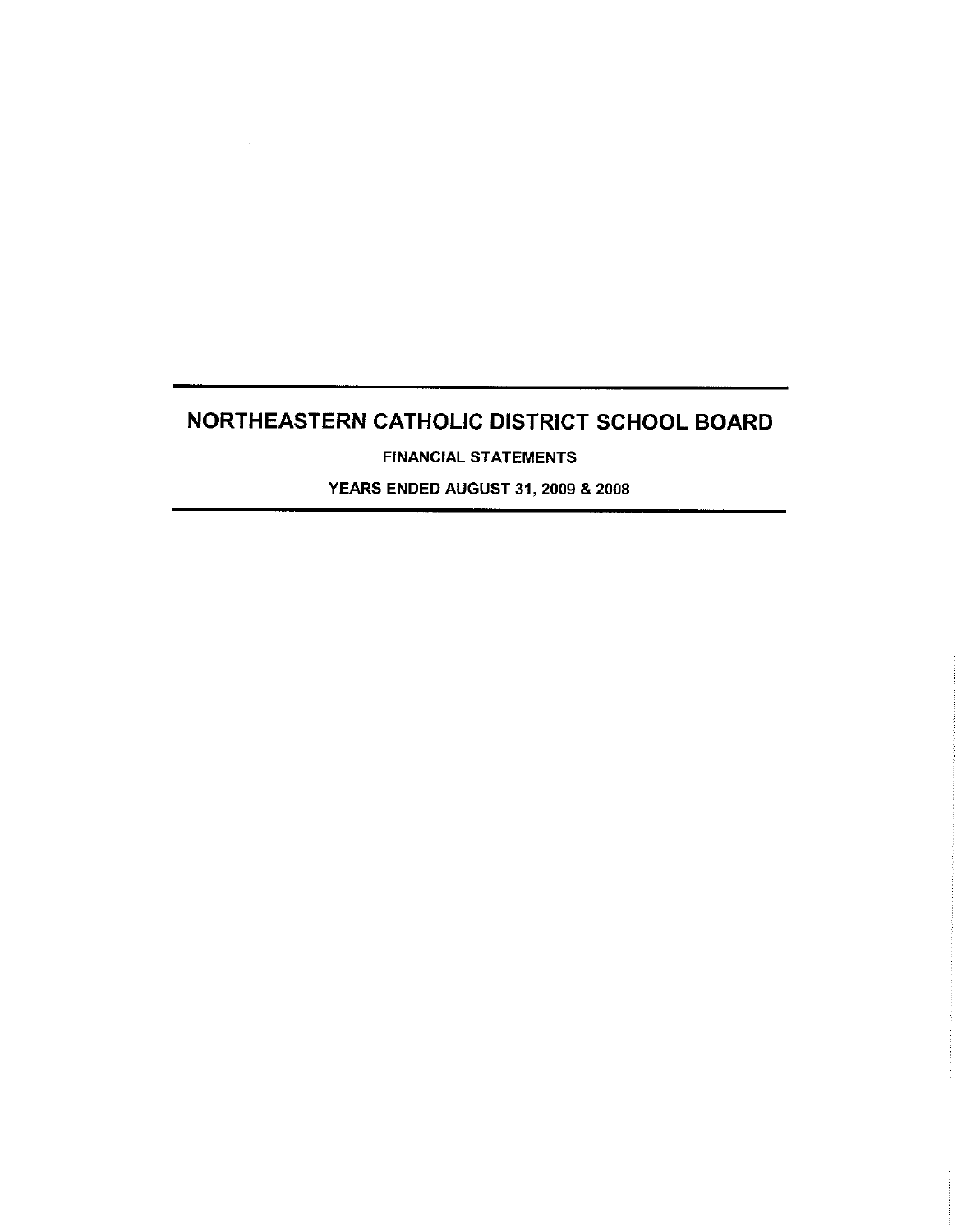#### **INDEX TO FINANCIAL STATEMENTS**

#### **AUGUST 31, 2009**

#### **BOARD OF TRUSTEES AND SENIOR ADMINISTRATIVE PERSONNEL**

#### **AUDITORS' REPORT**

#### **STATEMENTS**

- 
- 1 Statement of Financial Position<br>2 Statement of Financial Activities 2 Statement of Financial Activities<br>3 Statement of Changes in Financi
- 3 Statement of Changes in Financial Position

#### **NOTES TO FINANCIAL STATEMENTS**

#### **SCHEDULES**

- 1 Schedule of Operating Fund
- 2 Schedule of Capital Fund
- 3 Schedule of Reserves and Reserve Funds
- 4 Schedule of Reserves and Reserve Funds Continuity
- 5 Schedule of School Activities Fund
- 6 Schedule of Expenditures
- 7 Schedule of Tangible Capital Assets (unaudited)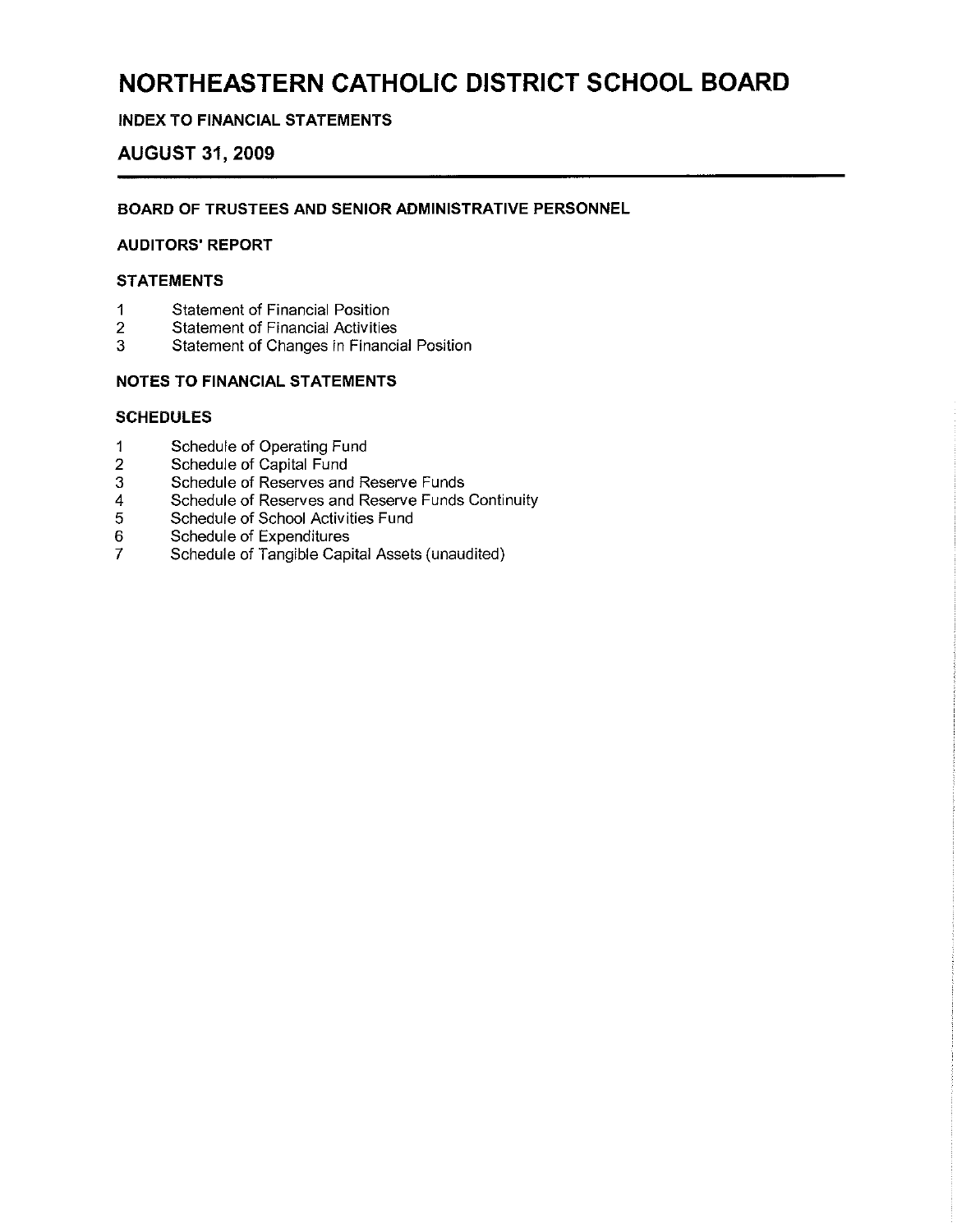**BOARD OF TRUSTEES AND SENIOR ADMINISTRATIVE PERSONNEL**

|                                                         | 2009                                                                                                                                                                      | 2008                                                                                                                                   |
|---------------------------------------------------------|---------------------------------------------------------------------------------------------------------------------------------------------------------------------------|----------------------------------------------------------------------------------------------------------------------------------------|
| <b>CHAIRPERSON OF BOARD</b><br><b>BOARD OF TRUSTEES</b> | <b>Rick Brassard</b>                                                                                                                                                      | <b>Rick Brassard</b>                                                                                                                   |
|                                                         | <b>Peter DelGuidice</b><br><b>Martin Drainville</b><br><b>Colleen Landers</b><br>Fred Salvador Jr.<br><b>Elizabeth King</b><br><b>Steve Malciw</b><br><b>Denis Lincez</b> | Peter DelGuidice<br>Martin Drainville<br>Colleen Landers<br>Fred Salvador Jr.<br>Elizabeth King<br><b>Steve Malciw</b><br>Denis Lincez |
| <b>SENIOR ADMINISTRATIVE PERSONNEL</b>                  |                                                                                                                                                                           |                                                                                                                                        |
| Director of Education                                   | Glenn Sheculski                                                                                                                                                           | Paul Toffanello                                                                                                                        |
| Manager of Financial Services                           | Mary-Lou Pollon                                                                                                                                                           | Mary-Lou Pollon                                                                                                                        |
| Human Resources Generalist                              | <b>Melanie Bidal-Mainville</b>                                                                                                                                            | Melanie Bidal-Mainville                                                                                                                |
| Manager of Plant                                        | <b>Robert Landry</b>                                                                                                                                                      | Robert Landry                                                                                                                          |
| Superintendent of Education                             | Tricia Stefanic Weltz                                                                                                                                                     | Karen Rowe                                                                                                                             |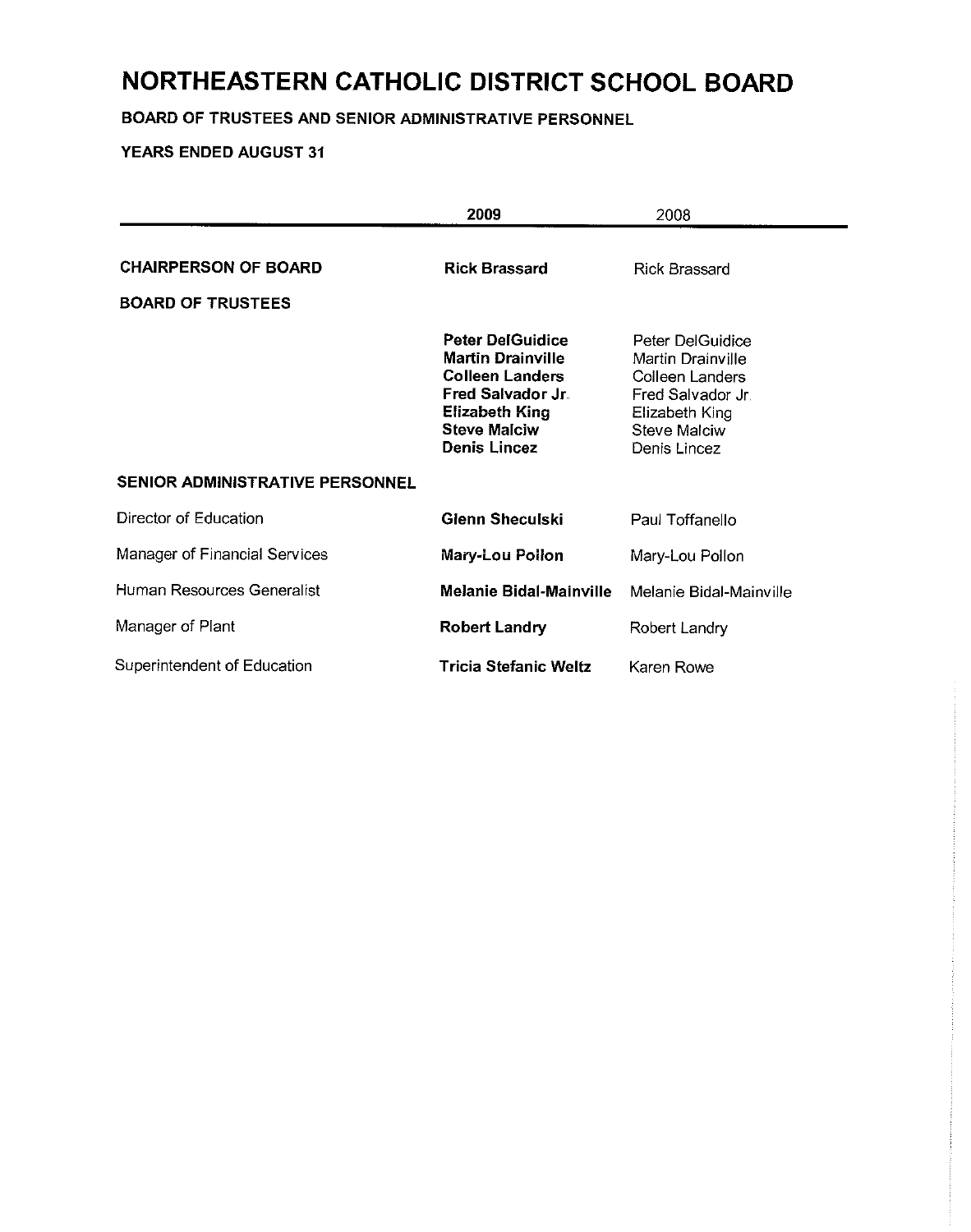### **AUDITORS' REPORT**

To the Board of Trustees of the Northeastern Catholic District School Board

We have audited the statement of financial position of the Northeastern Catholic District School Board as at August 31, 2009 and the statements of financial activities and changes in financial position for the year then ended These financial statements are the responsibility of the Board's management. Our responsibility is to express an opinion on these financial statements based on our audit

Except as explained in the following paragraph, we conducted our audit in accordance with Canadian generally accepted auditing standards Those standards require that we plan and pen'orm an audit to obtain reasonable assurance whether the financial statements are free of material misstatement. An audit includes examining, on a test basis, evidence supporting the amounts and disclosures in the financial statements. An audit also includes assessing the accounting principles used and significant estimates made by management, as well as evaluating the overall financial statement presentation

In common with many school boards, individual schools derive revenue from School fundraising activities held throughout the year. Adequate documentation and controls were not in place throughout the year to allow us to obtain satisfactory audit verification as to the completeness of these revenues Accordingly, our verification of these revenues was limited to the amounts recorded in the records of the individual schools and we were not able to determine whether adjustments might be necessary to school fundraising revenue, net revenue, financial assets and net financial position

In our opinion, except for the effect of adjustments, if any, which we might have determined to be necessary had we been able to satisfy ourselves concerning the completeness of school fundraising revenue referred to in the preceding paragraph, these financial statements present fairly, in all material respects, the financial position of the Northeastern Catholic District School Board as at August 31, 2009 and the results of its operations and changes in its financial position for the year then ended in accordance with Canadian generally accepted accounting principles

Ross, Pope & Company LLP

**ROSS, POPE & COMPANY LLP CHARTERED ACCOUNTANTS Licensed Public Accountants**

Kirkland Lake, Ontario November 6, 2009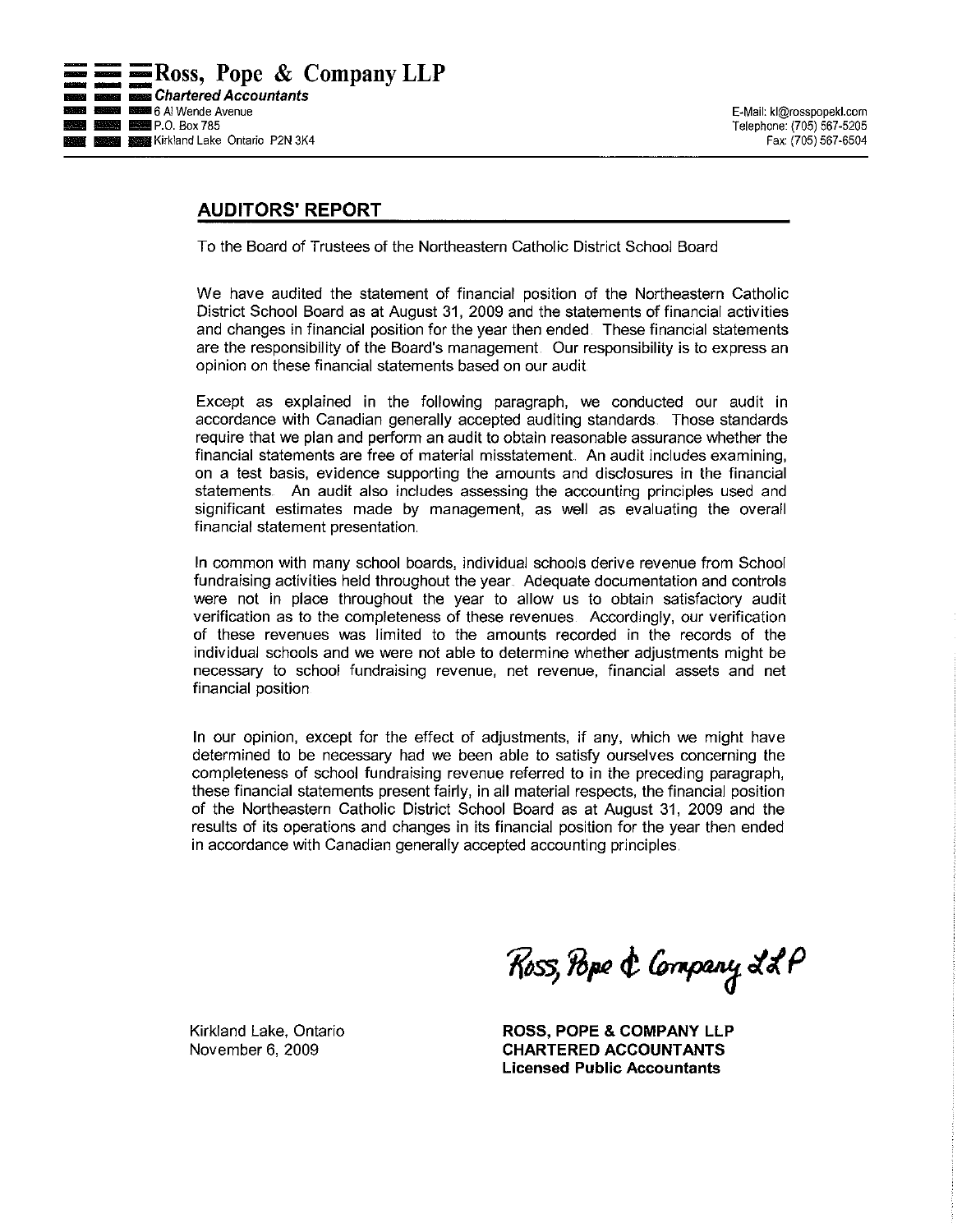**STATEMENT OF FINANCIAL** POSITION

**AS** AT AUGUST 31

|                                                                                                                                                                                                                                              | 2009                                                           | 2008                                                      |
|----------------------------------------------------------------------------------------------------------------------------------------------------------------------------------------------------------------------------------------------|----------------------------------------------------------------|-----------------------------------------------------------|
| <b>FINANCIAL ASSETS</b>                                                                                                                                                                                                                      |                                                                |                                                           |
| Cash and cash equivalents<br>Accounts receivable (Note 6)                                                                                                                                                                                    | \$6,468,556<br>1,603,550                                       | \$7,274,338<br>1,705,466                                  |
| TOTAL FINANCIAL ASSETS                                                                                                                                                                                                                       | 8,072,106                                                      | 8,979,804                                                 |
| FINANCIAL LIABILITIES AND NET FINANCIAL POSITION                                                                                                                                                                                             |                                                                |                                                           |
| Accounts payable and accrued liabilities (Note 8)<br>Deferred revenue (Note 9)<br>Accrued interest on long-term liabilities (Note 12)<br>Employee future benefits liability (Notes 10 and 12)<br>Net long-term liabilities (Notes 12 and 14) | 1,062,253<br>3,292,630<br>105,293<br>3,934,228<br>5,634,269    | 830,435<br>4,102,602<br>107,797<br>4,052,053<br>5,904,108 |
| TOTAL FINANCIAL LIABILITIES                                                                                                                                                                                                                  | 14,028,673                                                     | 14,996,995                                                |
| <b>NET FINANCIAL LIABILITIES</b>                                                                                                                                                                                                             | (5,956,567)                                                    | (6,017,191)                                               |
| NON-FINANCIAL ASSETS (Note 11)                                                                                                                                                                                                               | 59,882                                                         | 98,938                                                    |
| <b>NET LIABILITIES</b>                                                                                                                                                                                                                       | $$$ (5,896,685)                                                | $$$ (5,918,253)                                           |
| CONTINGENCIES & COMMITMENTS (Notes 18 and 19)                                                                                                                                                                                                |                                                                |                                                           |
| <b>FINANCIAL POSITION</b>                                                                                                                                                                                                                    |                                                                |                                                           |
| Operating fund (Schedule 1)<br>Capital fund (Schedule 2)<br>Reserve for working funds (Schedules 3 and 4)<br>Reserve funds (Schedules 3 and 4)<br>School activities fund (Schedule 5)                                                        | \$<br>6,890<br>(754, 230)<br>3,046,457<br>1,112,004<br>365,984 | \$<br>3,046,457<br>787,688<br>311,560                     |
| <b>FUND BALANCES</b>                                                                                                                                                                                                                         | 3,777,105                                                      | 4.145.705                                                 |
| AMOUNTS TO BE RECOVERED IN FUTURE YEARS (Note 12)                                                                                                                                                                                            | (9,673,790)                                                    | (10,063,958)                                              |
| <b>NET FINANCIAL POSITION</b>                                                                                                                                                                                                                | \$ (5,896,685)                                                 | \$ (5,918,253)                                            |

**Approved by:**

**Chairperson**

Trustee Lorden

See accompanying notes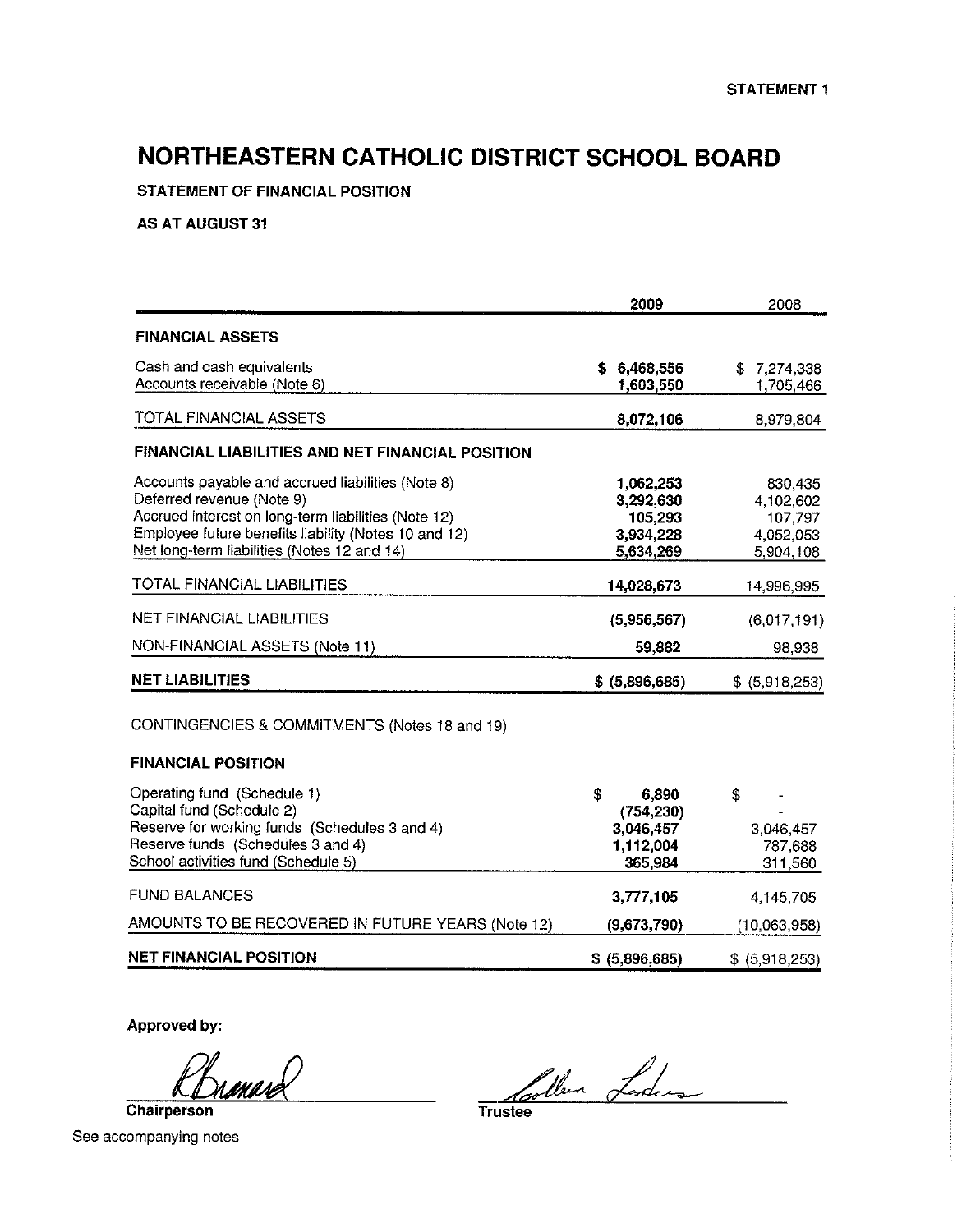#### STATEMENT OF FINANCIAL ACTIVITIES

|                                            |                 | -------------2009------------- |                 |
|--------------------------------------------|-----------------|--------------------------------|-----------------|
|                                            | <b>Budget</b>   |                                | 2008            |
|                                            | (unaudited)     | Actual                         | Actual          |
| <b>REVENUES</b>                            |                 |                                |                 |
| Provincial legislative grants              | \$26,350,707    | \$27,805,083                   | \$26,501,456    |
| Local taxation                             | 5,337,154       | 5,135,075                      | 5,320,029       |
| Provincial grants - other                  | 299,752         | 1,616,908                      | 1,281,789       |
| Federal grants and fees                    | 70,880          | 118,000                        | 63,570          |
| Other revenues - school boards             |                 | 16,369                         | 20,490          |
| Investment Income                          | 102,474         | 46,043                         | 95,419          |
| Other fees, grants and revenues (Note 13)  | 223,881         | 187,445                        | 505,422         |
| School fundraising (Schedule 5)            | 840,000         | 941,617                        | 910,924         |
| <b>TOTAL REVENUES</b>                      | 33,224,848      | 35,866,540                     | 34,699,099      |
|                                            |                 |                                |                 |
| <b>EXPENDITURES</b> (Note 15) (Schedule 6) |                 |                                |                 |
| Instruction                                | 23,754,550      | 25,516,009                     | 25,295,918      |
| Administration                             | 1,671,142       | 1,812,495                      | 2,040,912       |
| Transportation                             | 2,900,719       | 2,874,570                      | 2,665,726       |
| School operations and maintenance          | 3,170,042       | 3,549,902                      | 3,133,182       |
| Pupil accommodation                        | 716,349         | 1,163,800                      | 911,768         |
| Other                                      | 15,000          | 1.947                          | 2,070           |
| School funded activities (Schedule 5)      | 820,000         | 887,193                        | 846,676         |
| TOTAL EXPENDITURES                         | 33,047,802      | 35,805,916                     | 34,896,252      |
| <b>NET EXPENDITURES</b>                    | 177,046         | 60,624                         | (197, 153)      |
|                                            |                 |                                |                 |
| INCREASE (DECREASE)                        |                 |                                |                 |
| IN NON-FINANCIAL ASSETS                    | 4,360           | (39,056)                       | 27,203          |
| CHANGE IN NET LIABILITIES                  | 181,406         | 21,568                         | (169, 950)      |
| <b>FINANCING TRANSACTIONS</b>              |                 |                                |                 |
| New long-term liabilities                  |                 |                                | 1,286,288       |
| Principal repayments                       |                 | (269, 839)                     | (239, 874)      |
| Increase (Decrease) in employee benefits   | 65,259          | (117, 825)                     | (19,046)        |
| Increase (Decrease) in accrued             |                 |                                |                 |
| interest on long-term liabilities          | (124, 291)      | (2, 504)                       | 16,590          |
|                                            |                 |                                |                 |
| CHANGE IN AMOUNTS TO BE RECOVERED          | (59,032)        | (390, 168)                     | 1,043,958       |
| <b>CHANGE IN FUND BALANCES</b>             | 122,374         | (368, 600)                     | 874,008         |
| FUND BALANCES, beginning of year           | 4,145,705       | 4,145,705                      | 3,271,697       |
| FUND BALANCES, end of year                 | 4,268,079<br>\$ | \$3,777,105                    | 4,145,705<br>\$ |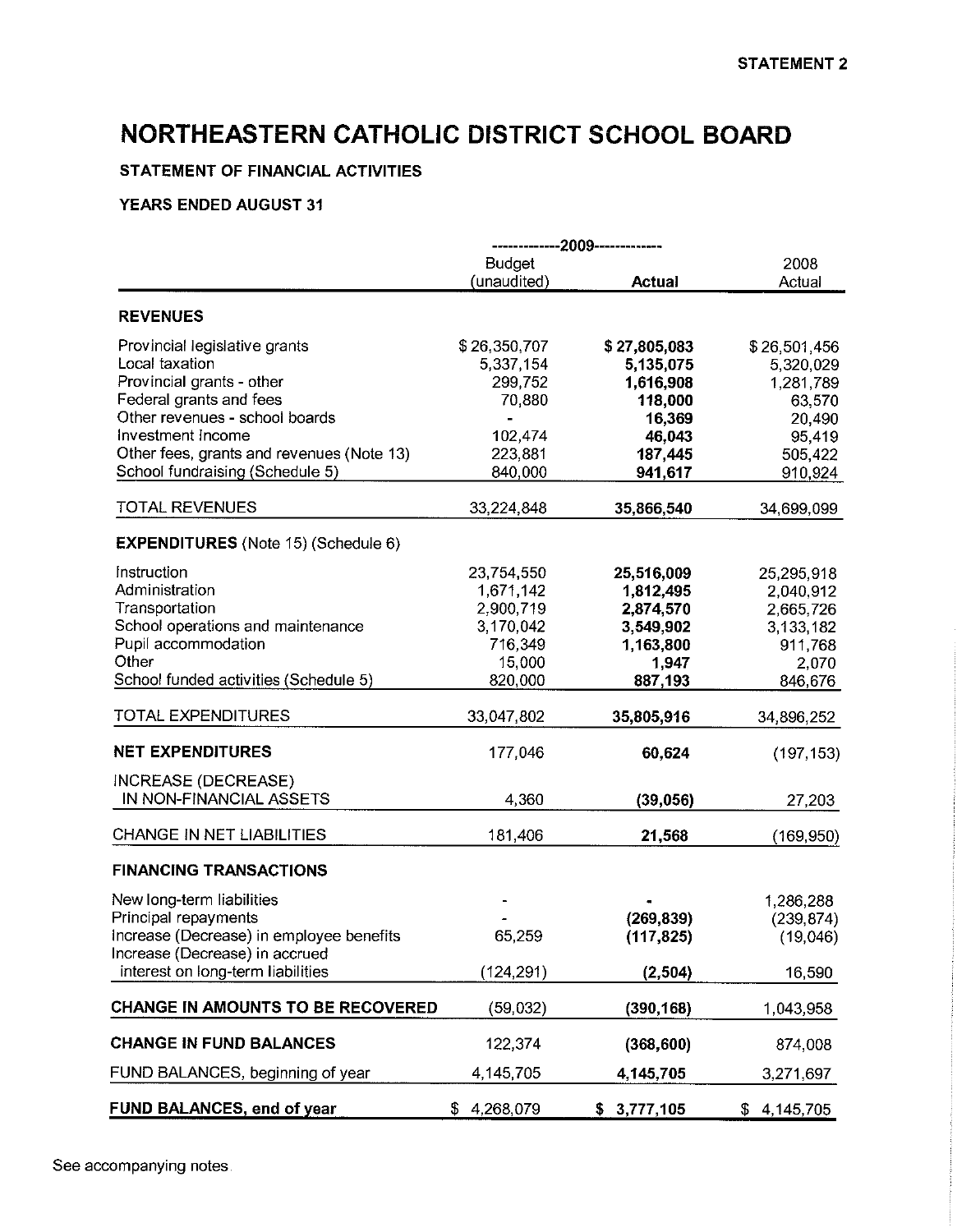**STATEMENT OF CHANGES IN FINANCIAL POSITION**

|                                                       | 2009         | 2008             |
|-------------------------------------------------------|--------------|------------------|
| <b>OPERATIONS</b>                                     |              |                  |
| NET REVENUES (EXPENDITURES)                           | \$<br>60,624 | \$<br>(197, 153) |
| USES:                                                 |              |                  |
| Increase in accounts receivable                       |              | (104, 211)       |
| Decrease in accounts payable and accrued liabilities  |              | (348, 390)       |
| Decrease in deferred revenue                          | (809, 972)   | (871, 826)       |
| Decrease in accrued interest on long-term liabilities | (2,504)      |                  |
| Decrease in employee future benefits liability        | (117, 825)   | (19,046)         |
|                                                       | (930, 301)   | (1, 343, 473)    |
| SOURCES.                                              |              |                  |
| Decrease in accounts receivable                       | 101,916      |                  |
| Increase in accounts payable and accrued liabilities  | 231,818      |                  |
| Increase in accrued interest on long-term liabilities |              | 16,590           |
|                                                       | 333,734      | 16,590           |
| NET DECREASE IN CASH FROM OPERATIONS                  | (535, 943)   | (1,524,036)      |
| <b>FINANCING</b>                                      |              |                  |
| Net long-term liabilities incurred                    |              | 1,286,288        |
| Principal repayments                                  | (269, 839)   | (239,874)        |
| NET INCREASE (DECREASE) IN CASH FROM FINANCING        | (269, 839)   | 1,046,414        |
| CHANGE IN CASH AND CASH EQUIVALENTS                   | (805, 782)   | (477, 622)       |
| CASH AND CASH EQUIVALENTS, beginning of year          | 7,274,338    | 7,751,960        |
| CASH AND CASH EQUIVALENTS, end of year                | \$6,468,556  | \$7,274,338      |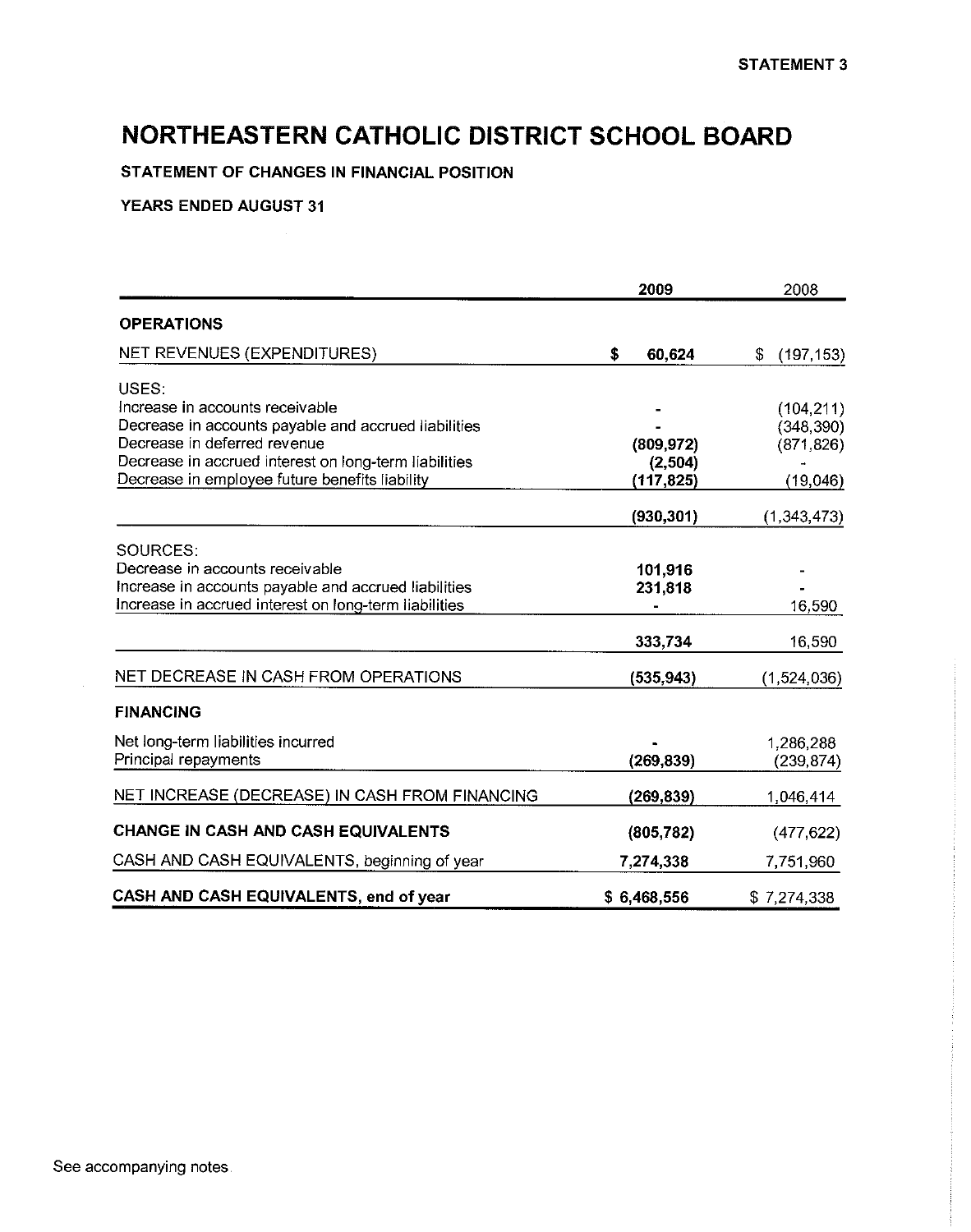#### **NOTES TO FINANCIAL STATEMENTS**

#### **YEAR ENDED AUGUST 31, 2009**

#### **1. NATURE OF OPERATIONS**

The Northeastern Catholic District School Board is an English Catholic school board formed in January 1998 from the English Language sections of four separate school boards The School Board, which covers an area from Cobalt to Kapuskasing, Ontario, has one secondary and twelve elementary schools under its jurisdiction

#### **2.. MANAGEMENT'S RESPONSIBILITY FOR THE FINANCIAL STATEMENTS**

The financial statements are the responsibility of the Board's management and have been prepared in compliance with legislation and in accordance with Canadian generally accepted accounting principles for local governments established by the Public Sector Accounting Board of The Canadian Institute of Chartered Accountants. A summary of the significant accounting policies are described in Note 3 to the financial statements. The preparation of financial statements necessarily involves the use of estimates based on management's judgement, particularly when transactions affecting the current accounting period cannot be finalized with certainty until future periods

Board management maintains a system of internal controls designed to provide reasonable assurance that assets are safeguarded, transactions are properly authorized and recorded in compliance with legislative and regulatory requirements, and reliable financial information is available on a timely basis for preparation of the financial statements These systems are monitored and evaluated by management

#### **3. SIGNIFICANT ACCOUNTING POLICIES**

The financial statements are prepared by management in accordance with generally accepted accounting principles for local governments established by the Public Sector Accounting Board ("PSAB") of The Canadian Institute of Chartered Accountants

The more significant of these accounting policies are as follows:

#### (a) REPORTING ENTITY

The financial statements reflect the assets, liabilities, revenues, expenditures and fund balances of the reporting entity. The reporting entity is comprised of all organizations accountable for the administration of their financial affairs and resources to the Board and which are controlled by the Board

School generated funds, which include the assets, liabilities, revenues, expenditures and fund balances of various organizations that exist at the school level and which are controlled by the Board are reflected in the financial statements

#### (b) TRUST FUNDS

Trust funds and their related operations administered by the Board are not included in the financial statements as they are not controlled by the Board

#### (c) BASIS OF ACCOUNTING

Revenues and expenditures are reported on the accrual basis of accounting. The accrual basis of accounting recognizes revenues as they are earned and measurable; expenditures are the cost of goods and services acquired in the period whether or not payment has been made or invoices have been received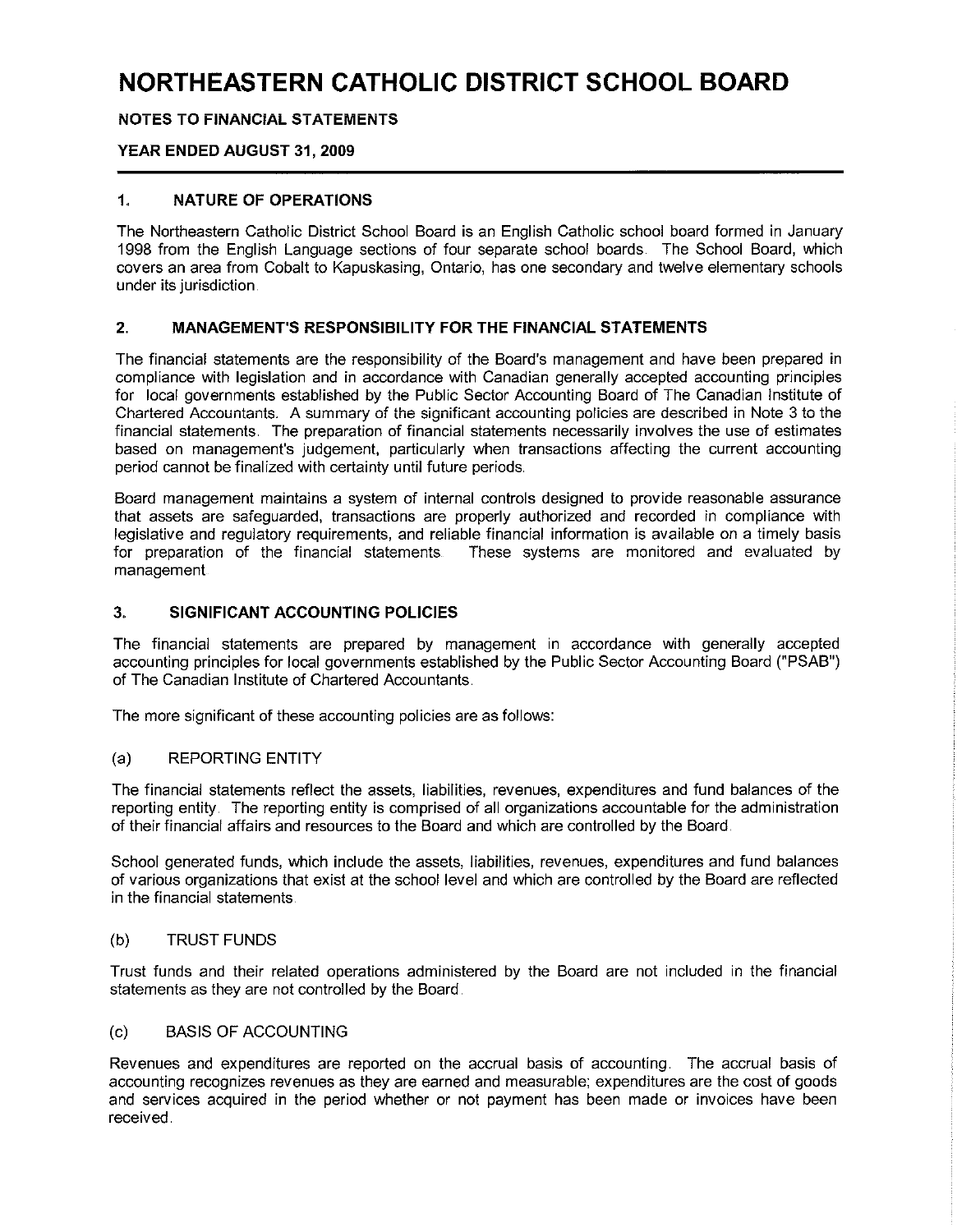**NOTES TO FINANCIAL STATEMENTS (CONT'D)**

#### **YEAR ENDED AUGUST 31, 2009**

#### **3. SIGNIFICANT ACCOUNTING POLICIES (CONT'D)**

#### (d) CASH AND CASH EQUIVALENTS

Cash and cash equivalents comprise cash on hand, demand deposits and short-term investments Short-term investments are highly liquid, subject to insignificant risk of change in value and have a short maturity term of less than 90 days Cash balances that are externally and internally restricted are also included in cash and cash equivalents

#### (e) CAPITAL ASSETS

Capital assets are reported as expenditures on the Statement of Financial Activities in the year of acquisition

#### (f) TANGIBLE CAPITAL ASSETS

For fiscal years beginning on or after January 1, 2009 the Board will be required to report the historical cost and the accumulated amortization of tangible capital assets in its financial statements in accordance with The Public Sector Accounting Handbook PS3150 - Tangible Capital Assets. As required by the Ministry of Education, the Board will fully implement this standard beginning September 1, 2009

For fiscal year August 31, 2009, Public Sector Accounting Guideline 7 requires the disclosure of tangible capital asset information in the notes to the financial statements to the extent that reliable information is available The Board currently does not have detailed information related to furniture, equipment, computer hardware, computer software and vehicles to disclose Information related to land and buildings summarized in Schedule 7 has been obtained from the Ministry of Education for purposes of Provincial Consolidation These amounts are to be used for preparing the consolidated financial statements of the provincial government as at March 31, which is the Province of Ontario's fiscal yearend

Tangible capital assets will be recorded at historical cost Historical cost includes the cost directly related to the acquisition, design, construction, development, improvement or betterment of tangible capital assets Cost includes overheads directly attributable to construction and development Estimated historical cost was used to record existing tangible capital assets, if the actual cost was unknown when the board first started to prepare and implement tangible capital asset accounting

Amortization is reflected on a straight-line basis over the estimated useful lives of the assets at the following amortization rates:

| Land improvements with finite lives | 15 vears |
|-------------------------------------|----------|
| <b>Buildings</b>                    | 40 years |
| Portable structures                 | 20 vears |

#### (g) DEFERRED REVENUE

Certain amounts are received pursuant to legislation, regulation or agreement and may only be used in the conduct of certain programs or in the delivery of specific services and transactions. These amounts are recognized as revenue in the fiscal year the related expenditures are incurred or services performed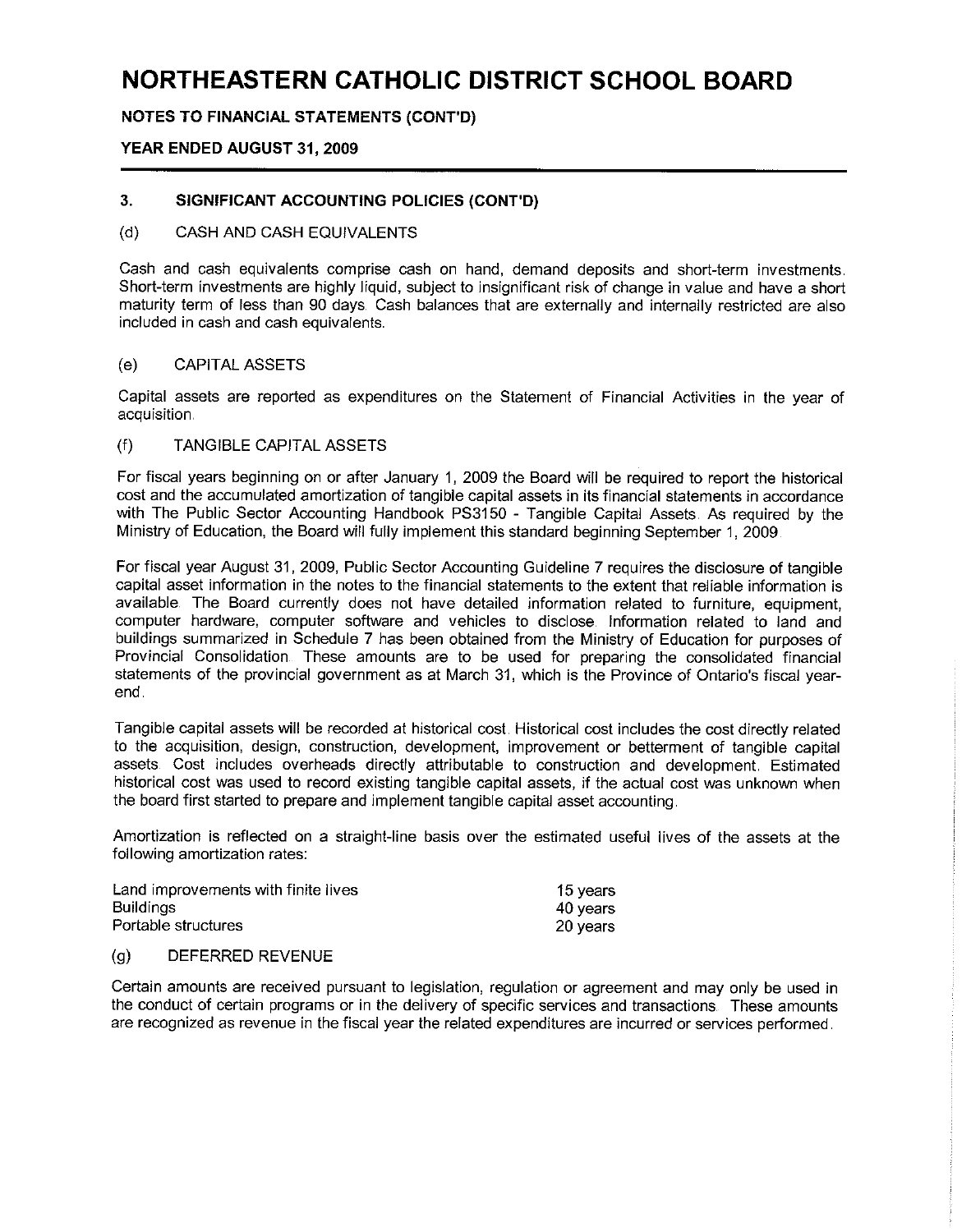**NOTES TO FINANCIAL STATEMENTS (CONT'D)**

#### **YEAR ENDED AUGUST 31, 2009**

#### **3,, SIGNIFICANT ACCOUNTING POLICIES (CONT'D)**

#### (h) RETIREMENT AND OTHER EMPLOYEE FUTURE BENEFITS

The Board provides defined retirement and other employee future benefits to specified employee groups These benefits include pension, life insurance and health-care benefits, retirement gratuities, worker's compensation and long-term disability benefits The Board has adopted the following policies with respect to accounting for these employee benefits:

i. The costs of self insured retirement and other employee future benefit plans are actuarially determined using the Board's best estimate of salary escalation, accumulated sick days at retirement, insurance and health care costs trends, disability recovery rates, long-term inflation rates and discount rates

For self insured retirement and other employee future benefits that vest or accumulate over the periods of service provided by employees, such as retirement gratuities and life insurance and healthcare benefits for retirees, the cost is actuarially determined using the projected benefits method pro-rated on service Under this method, an equal portion of the total estimated projected benefit is attributed to each year of service Any actuarial gains and losses related to the past service of employees are amortized over the expected average remaining service life of each employee group

For those self-insured benefit obligations that arise from specific events that occur from time to time, such as obligations for worker's compensation, long-term disability and life insurance and healthcare benefits for those on disability leave, the cost is recognized immediately in the period the events occur Any actuarial gains and losses that are related to these benefits are recognized immediately in the period they arise

ii The costs of multi-employer defined pension plan benefits, such as the Ontario Municipal Employees Retirement System (OMERS) pensions, are the employer's contributions due to the plan in the period

ijj. The costs of insured benefits are the employer's portion of insurance premiums owed for coverage of employees during the period

#### (i) RESERVES AND RESERVE FUNDS

Certain amounts, as approved by the Board of Trustees, are set aside in reserves and reserve funds for future operating and capital purposes Transfers to and/or from reserves and reserve funds are an adjustment to the respective fund when approved

#### (j) GOVERNMENT TRANSFERS

Government transfers, which include legislative grants and local taxation, are recognized in the financial statements in the period in which events giving rise to the transfer occur, providing the transfers are authorized, any eligibility criteria have been met and reasonable estimates of the amounts can be made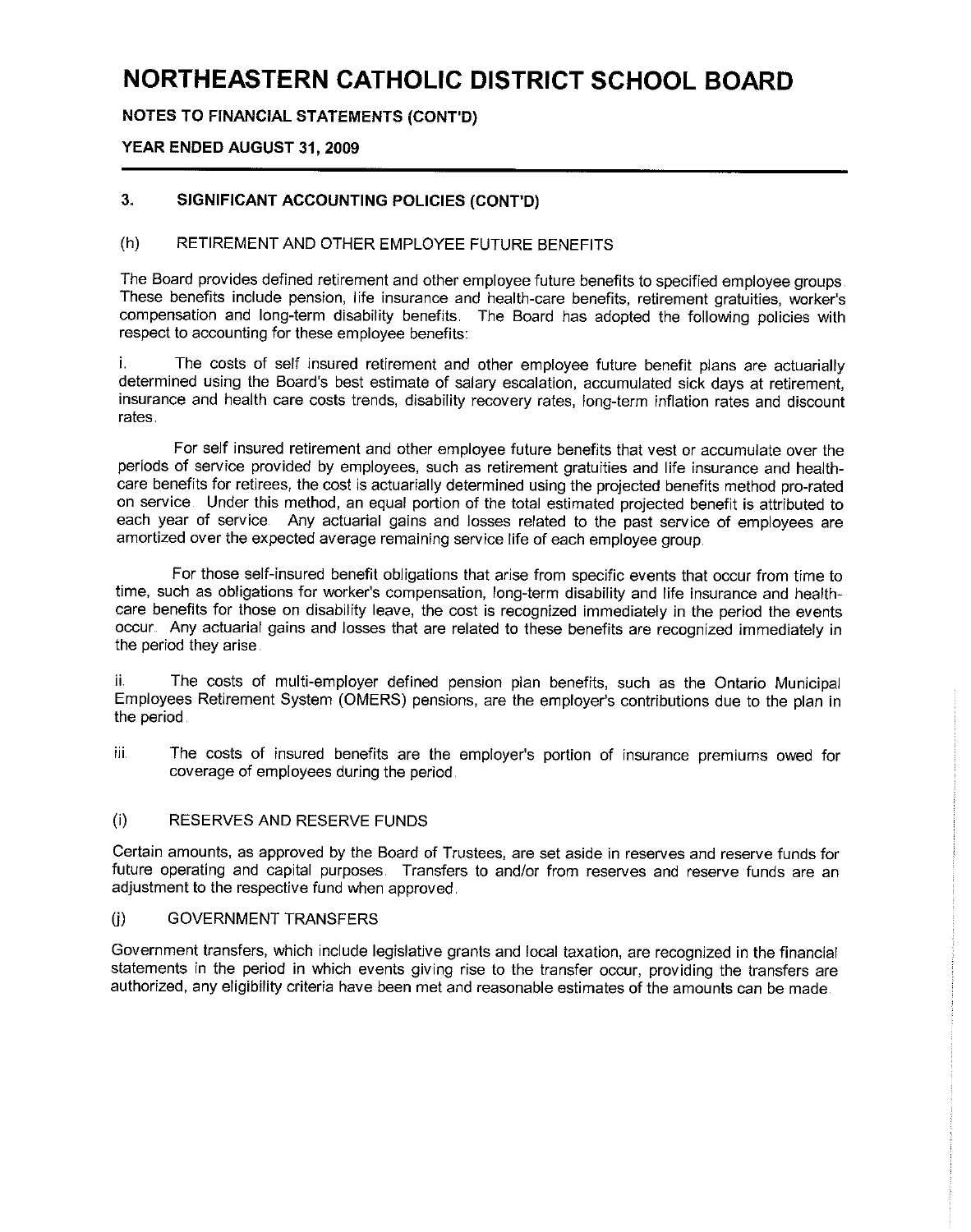#### **NOTES TO FINANCIAL STATEMENTS (CONT'D)**

#### **YEAR ENDED AUGUST 31, 2009**

#### **3.. SIGNIFICANT ACCOUNTING POLICIES (CONT'D)**

#### (k) INVESTMENT INCOME

Investment income earned on surplus operating funds, capital funds, reserves and reserve funds are reported as revenue in the period earned

Investment income earned on externally restricted funds such as classroom, proceeds of disposition, transition and special education is added to the fund balance and forms part of the respective deferred revenue balances

#### (I) BUDGET FIGURES

Budget figures have been provided for comparison purposes and have been derived from the budget approved by the Board of Trustees The budget approved by the Board of Trustees is developed in accordance with the provincially mandated funding model for school boards and is used to manage program spending within the guidelines of the funding model. Given differences between the funding model and Canadian generally accepted accounting principles for local governments established by the Public Sector Accounting Board, the budget figures presented have been adjusted to conform with this basis of accounting as it is used to prepare the financial statements The budget figures are unaudited

#### (m) USE OF ESTIMATES

The preparation of financial statements in accordance with Canadian generally accepted accounting principles requires management to make estimates and assumptions that affect the reported amounts of assets and liabilities and disclosure of contingent assets and liabilities at the date of the financial statements, and the reported amounts of revenues and expenditures during the reporting period. Actual results may vary from current estimates Those estimates are reviewed periodically and, as adjustments become necessary, they are reported in the period in which they become known

#### (n) LEGISLATIVE GRANTS

The legislative grants calculations are prepared annually by the School Board and submitted to the Ministry of Education for final approval. Adjustments, if any, are recorded in the year in which they are made

#### (o) MUNICIPAL SUPPLEMENTARY TAXES AND TAX WRITE-OFFS

The education portion of municipal supplementary taxes and tax write-offs has not been accrued for the calendar year 2009 as they are not susceptible to estimation by their nature

#### **4. TAXATION REVENUE**

In accordance with Ministry of Education requirements, taxation revenue is based on 38% of taxation revenue from municipalities for the calendar year 2008, 62% of taxation revenue from municipalities for the calendar year 2009 and 100% of the education portion of municipal supplementary taxes and tax write-offs for the calendar year 2008. In most cases, the calculations are based on information provided to the Board by the various municipalities Not all municipalities, however, have provided the School Board with the tax information required. In those instances, the taxation revenue has been estimated.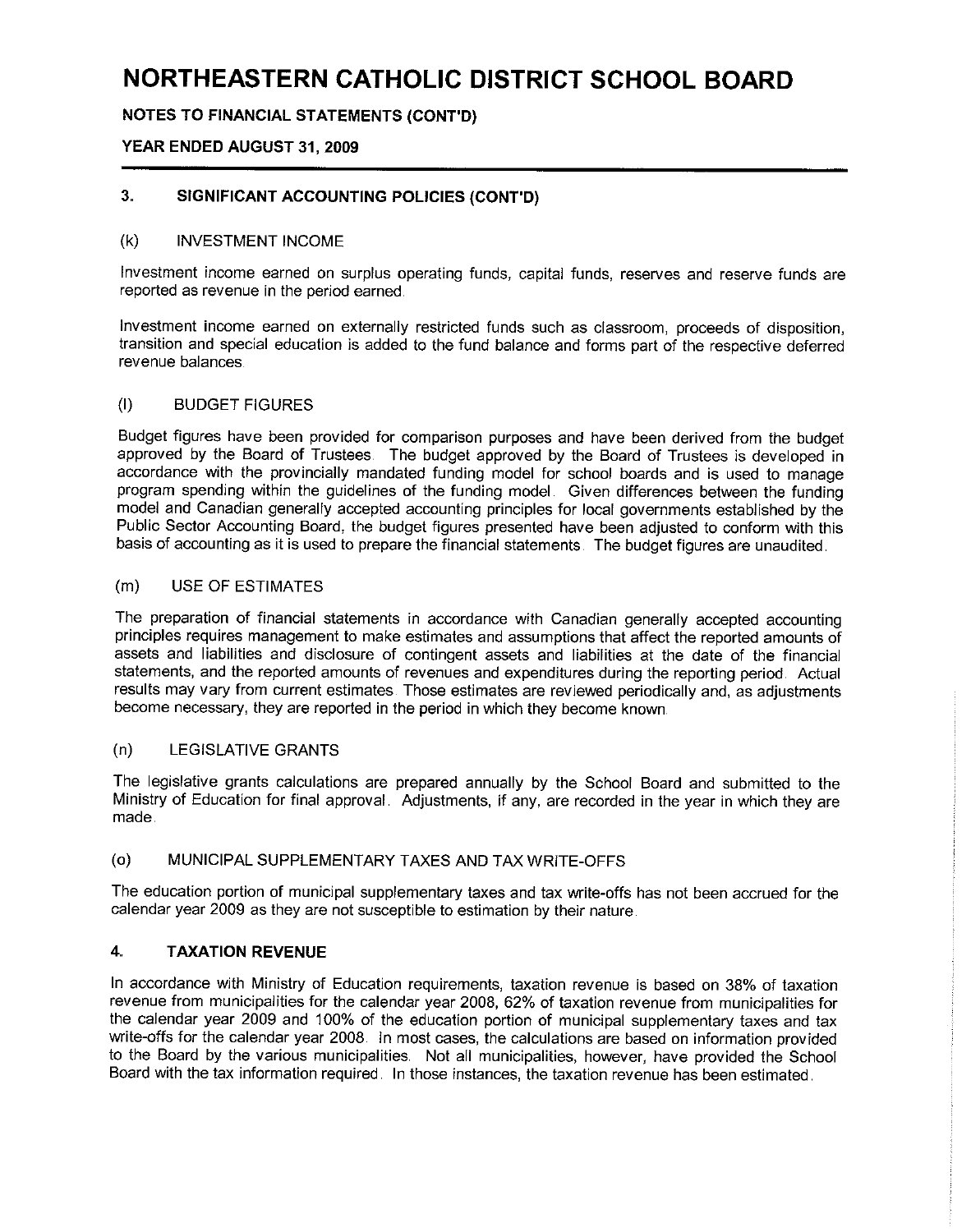**NOTES TO FINANCIAL STATEMENTS (CONT'D)**

#### **YEAR ENDED AUGUST 31, 2009**

#### **4.r TAXATION REVENUE (CONT'D)**

Due to the fact that actual taxation revenue may vary from the estimates, adjustments may be required in the future. Any adjustments will be reflected in the year in which the municipalities advise as to the final taxation amounts. These adjustments will affect the Legislative Grant in future years as the Grant is calculated as the difference between total allocations as per the Grant calculation provided by the Ministry and the estimated taxation revenue. In the fiscal year 2008/2009, an amount of \$171,452, (2008) - \$177,086) has reduced the amount reported as taxation revenue which relates to prior years A corresponding amount has been reported in accounts receivable as due from the Government of Ontario

#### **5. SCHOOL LEAVE PROGRAM**

Under the school leave program, teachers have the opportunity to be paid 80% of their salaries over four years The remaining 20% is accumulated in a bank account to cover 80% of their salaries in the fifth year when they take a year leave of absence The cash and related liability in the amount of \$74,956 (2008 - \$54,306) have been included with cash, and accounts payable and accrued liabilities on the Statement of Financial Position

#### **6. ACCOUNTS RECEIVABLE**

|                       | 2009        | 2008        |
|-----------------------|-------------|-------------|
| <b>Municipalities</b> | 922,820     | \$1,003,841 |
| Government of Ontario | 481,277     | 433,466     |
| Government of Canada  | 150,372     | 92,752      |
| Other                 | 49,081      | 175,407     |
|                       | \$1,603,550 | \$1,705,466 |

#### **7. BANK CREDIT FACILITY**

The School Board has a Bank Credit Facility of \$3,000,000 bearing interest at bank prime less 5% Amounts owing under the Credit Facility are payable on demand The Board has not utilized any of this Bank Credit Facility during the year

#### **8. ACCOUNTS PAYABLE AND ACCRUED LIABILITIES**

|                                                               | 2009        |   | 2008              |
|---------------------------------------------------------------|-------------|---|-------------------|
| Trade payables and accrued liabilities<br>Other school boards | \$1,062,253 | S | 796,978<br>33.457 |
|                                                               | \$1,062,253 |   | 830,435           |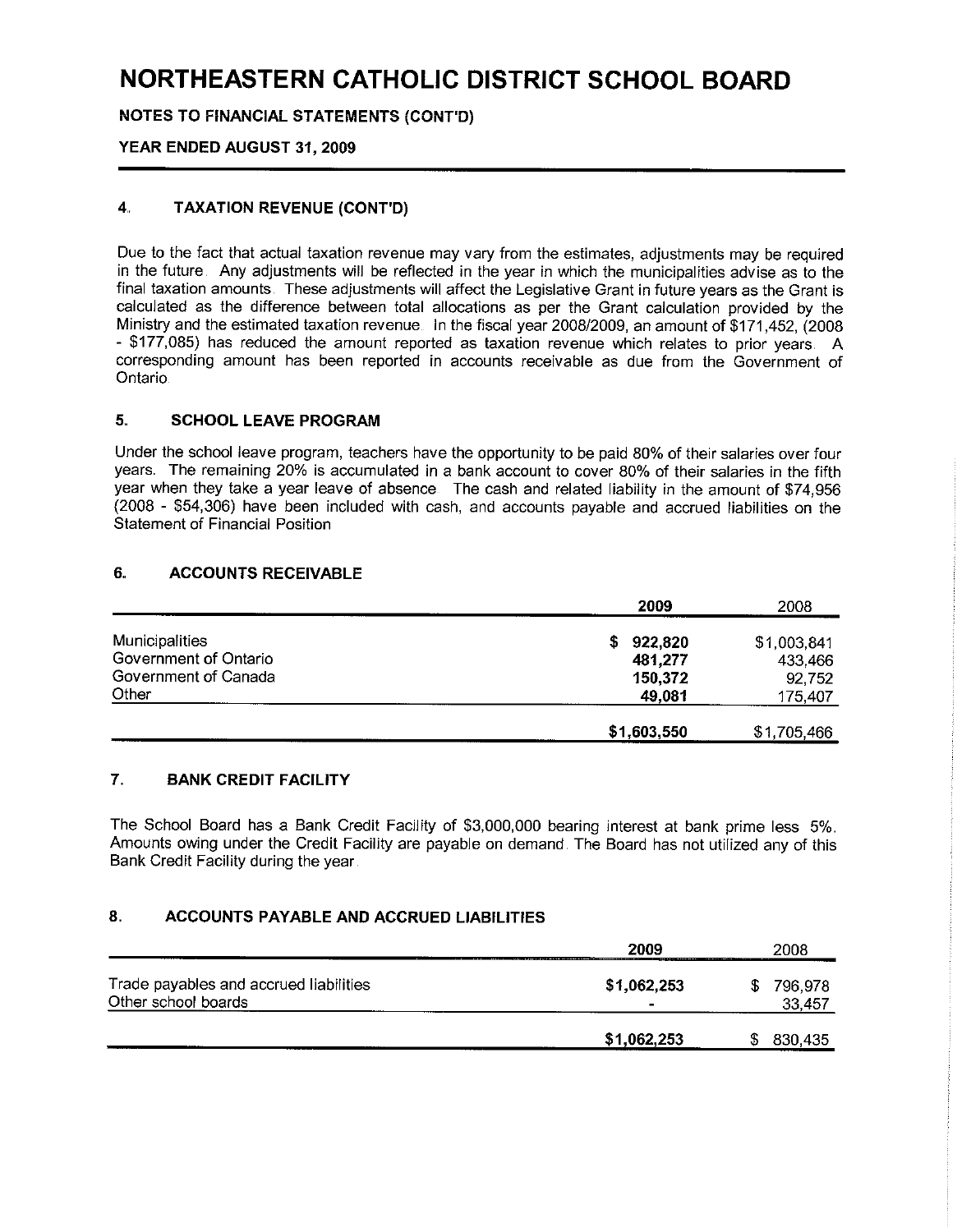**NOTES TO FINANCIAL STATEMENTS** (CONT'D)

#### **YEAR ENDED AUGUST 31, 2009**

#### **9.. DEFERRED REVENUE**

Revenues received and that have been set aside for specific purposes by legislation, regulation or agreement are included in deferred revenue and reported on the Statement of Financial Position

Deferred revenue set aside for specific purposes by legislation, regulation or agreement as at August 31, 2009 is comprised of:

|                         | <b>Balance</b><br>as at<br>August 31,<br>2008 | <b>Externally Restricted</b><br>Revenue and<br>Investment Income | Revenue<br>Recognized<br>in the<br>Year | <b>Balance</b><br>as at<br>August 31,<br>2009 |
|-------------------------|-----------------------------------------------|------------------------------------------------------------------|-----------------------------------------|-----------------------------------------------|
| Classroom               | \$2,128,936                                   | \$<br>35,289                                                     | (804, 427)<br>S                         | \$1,359,798                                   |
| Proceeds of disposition | 1,155,683                                     | 15,500                                                           | -                                       | 1,171,183                                     |
| Special education       | 33,220                                        | 446                                                              |                                         | 33,666                                        |
| Transition              | 262,751                                       | 3,971                                                            |                                         | 266,722                                       |
| Distance schools        | 95,363                                        | 1.279                                                            |                                         | 96,642                                        |
| Other                   | 426,649                                       | 130.837                                                          | (192,867)                               | 364,619                                       |
|                         | \$4,102,602                                   | \$<br>187,322                                                    | (997,294)                               | \$3,292,630                                   |

#### **10. RETIREMENT AND OTHER EMPLOYEE FUTURE BENEFITS**

#### (a) RETIREMENT AND OTHER EMPLOYEE FUTURE BENEFIT LIABILITIES

|                                                | <b>Retirement</b><br><b>Benefits</b> | <b>Other Employee</b><br><b>Future Benefits</b> | <b>Total Employee Future Benefits</b><br>2009 | 2008        |
|------------------------------------------------|--------------------------------------|-------------------------------------------------|-----------------------------------------------|-------------|
| Accrued employee future<br>benefit obligations | \$4,036,998                          | 319,628<br>\$.                                  | \$4,356,626                                   | \$4,493,411 |
| Unamortized actuarial<br>losses                | (422, 398)                           |                                                 | (422, 398)                                    | (441,358)   |
| Employee future<br>benefits liability          | \$3,614,600                          | \$<br>319.628                                   | \$3,934,228                                   | \$4,052,053 |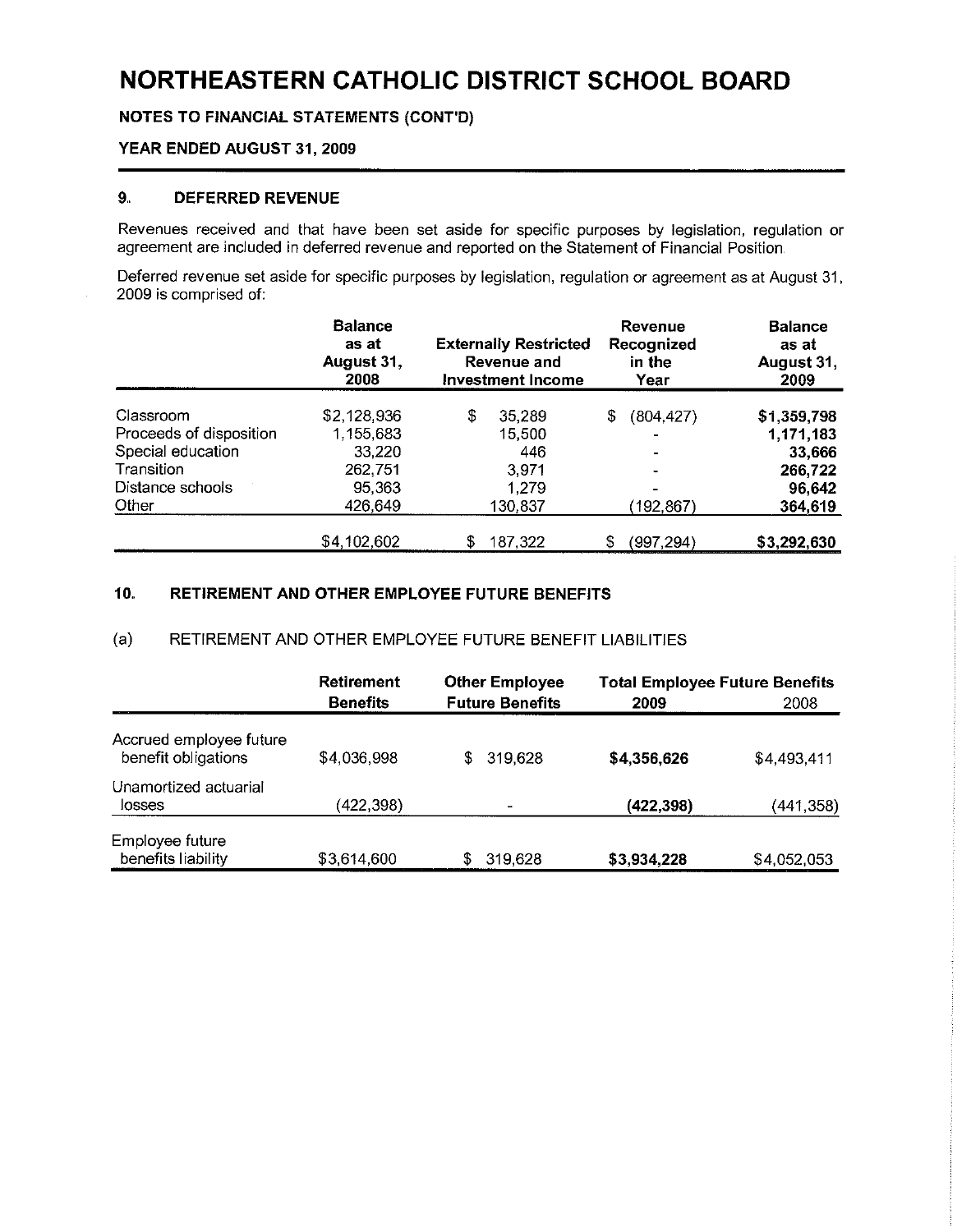**NOTES TO FINANCIAL STATEMENTS (CONT'D)**

#### **YEAR ENDED AUGUST 31, 2009**

#### **10,, RETIREMENT AND OTHER EMPLOYEE FUTURE BENEFITS (CONT'D)**

The actuarial gains/losses are attributable to experience gains/losses relative to actuarial assumptions and to changes in actuarial assumptions. The difference between the Accrued Benefit Obligation (ABO) determined as at August 31, 2009, and reported accrued liability, represents the net actuarial gain/loss since the last valuation, which will be amortized using a straight-line method over the average remaining service life The average remaining service lives of the active employees covered by the various benefit plans are 13, 17, and 20 years starting in the 2007-08 year

#### (b) RETIREMENT BENEFIT EXPENSES

|                                                                 | <b>Retirement</b><br><b>Benefits</b> | <b>Other Employee</b><br><b>Future Benefits</b> |   | <b>Employee Future Benefits</b><br>2009 |    | 2008    |
|-----------------------------------------------------------------|--------------------------------------|-------------------------------------------------|---|-----------------------------------------|----|---------|
| Current year benefit cost<br>(recovery)                         | \$<br>339,811                        | \$<br>(5, 521)                                  | S | 334.290                                 | \$ | 318,766 |
| Interest on accrued<br>benefit obligation                       | 166,558                              |                                                 |   | 166,558                                 |    | 169,209 |
| Recognized actuarial<br>gains (losses)                          | 18,960                               |                                                 |   | 18,960                                  |    | 18,960  |
| Employee future<br>benefits expenses <sup>1</sup><br>(recovery) | 525,329                              | \$<br>(5, 521)                                  | S | 519,808                                 | S  | 506,935 |

1 Excluding pension contributions to the Ontario Municipal Employees Retirement System (OMERS), a multi-employer pension plan, described below

#### (c) RETIREMENT BENEFITS

#### i Ontario Teacher's Pension Plan

Teachers and related employee groups are eligible to be members of the Ontario Teacher's Pension Plan Employer contributions for these employees are provided directly by the Province of Ontario. The pension costs and obligations related to this plan are a direct responsibility of the Province Accordingly, no costs or liabilities related to this plan are included in the Board's financial statements

#### ii Ontario Municipal Employees Retirement System (OMERS)

All non-teaching employees of the Board are eligible to be members of OMERS, a multi-employer pension plan. The plan provides defined pension benefits to employees based on their length of service and rates of pay The Board's contributions equal employee contributions to the plan. During the year ended August 31, 2009, the Board contributed \$281,695 (2008 - \$301,582) to the plan. As this is a multiemployer pension plan, these contributions are the Board's pension benefit expenses. No pension liability for this type of plan is included in the Board's financial statements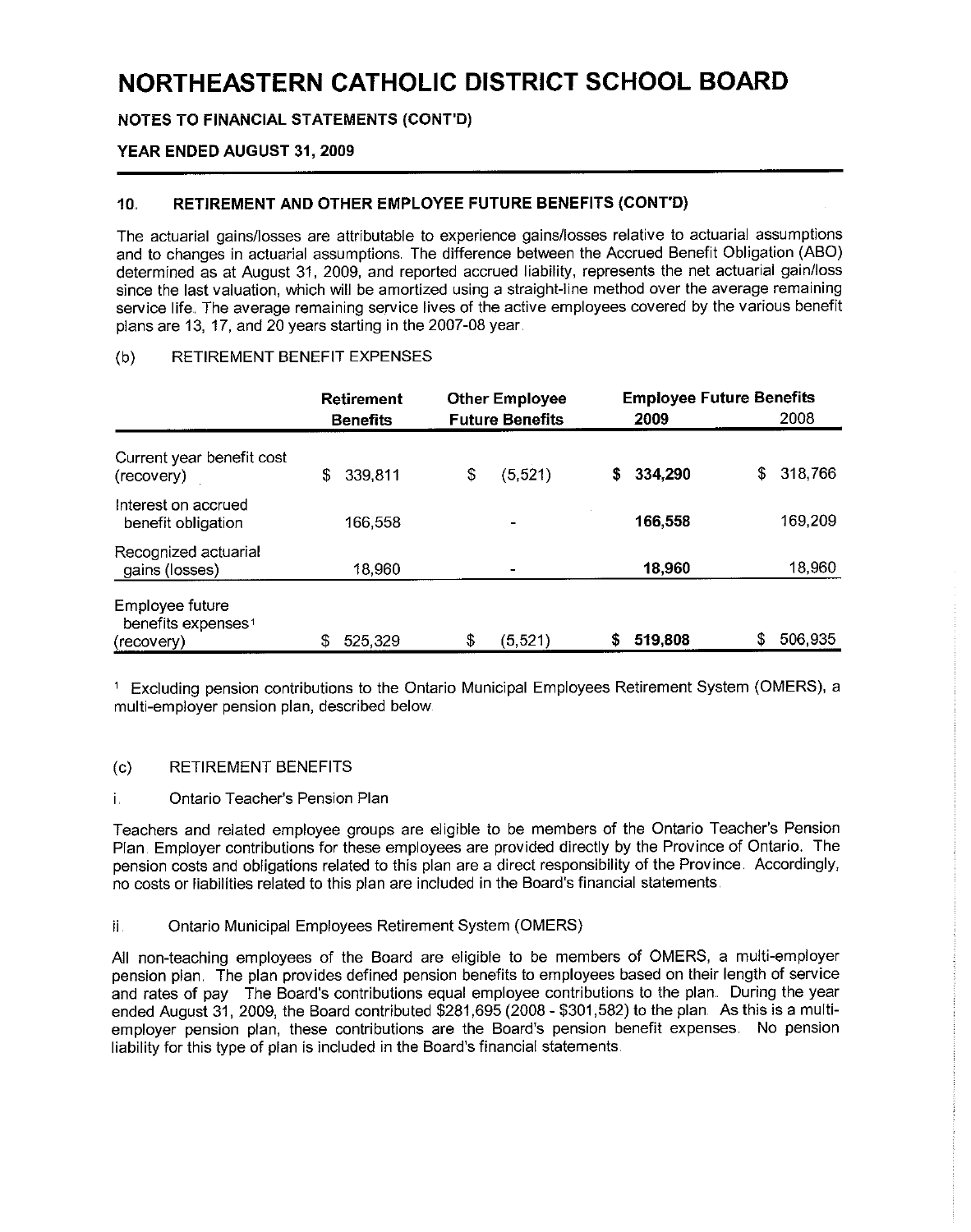**NOTES TO FINANCIAL STATEMENTS (CONT'D)**

#### **YEAR ENDED AUGUST 31, 2009**

#### **10,, RETIREMENT AND OTHER EMPLOYEE FUTURE BENEFITS (CONT'D)**

#### iii Retirement Gratuities

The Board provides retirement gratuities to certain groups of employees hired prior to specified dates and also on some individual negotiated employee contracts The amount of the gratuities paid to eligible employees at retirement is based on accumulated unused sick days, years of service and salary at the time of retirement as indicated in the employment agreements The Board provides these benefits through an unfunded defined benefit plan The benefit costs and liabilities related to this plan are included in the Board's financial statements

#### iv Retirement Life Insurance and Health Care Benefits

The Board continues to provide life insurance, dental and health care benefits to certain employee groups after retirement until the members reach 65 years of age The Board provides these benefits through an unfunded defined benefit plan The benefit costs and liabilities related to this plan are included in the Board's financial statements

(d) OTHER EMPLOYEE FUTURE BENEFITS

#### i. Workplace Safety and Insurance Board Obligations (WSIB)

The Board is a Schedule 2 employer under the Workplace Safety and Insurance Act (the Act) and, as such, assumes responsibility for the payment of all claims to its injured workers under the Act The Board does not fund these obligations in advance of payment made under the Act The benefit costs and liabilities related to this plan are included in the Board's financial statements

#### ii Gratuity

The Board offers a lump sum payment of 15% of their start salary after 5 years of service with the Board

#### iii Sick Leave Accumulations

All regular full time employees are eligible to receive 2 days per month of paid absence per year due to illness or injury during the year

The change in sick leave accumulations depends on usage of current year allocations of sick days Accumulated sick bank balances are projected based on expected usage of sick days in each year Employees who do not use their current allocation of sick days are assumed to accumulate 75% of their sick leave allocation for the year

The accrued benefit obligations for employee future benefit plans as at August 31, 2009 are based on actuarial valuations for accounting purposes as at August 31, 2007 These actuarial valuations were based on assumptions about future events. The economic assumptions used in these valuations are the Board's best estimates of expected rates of: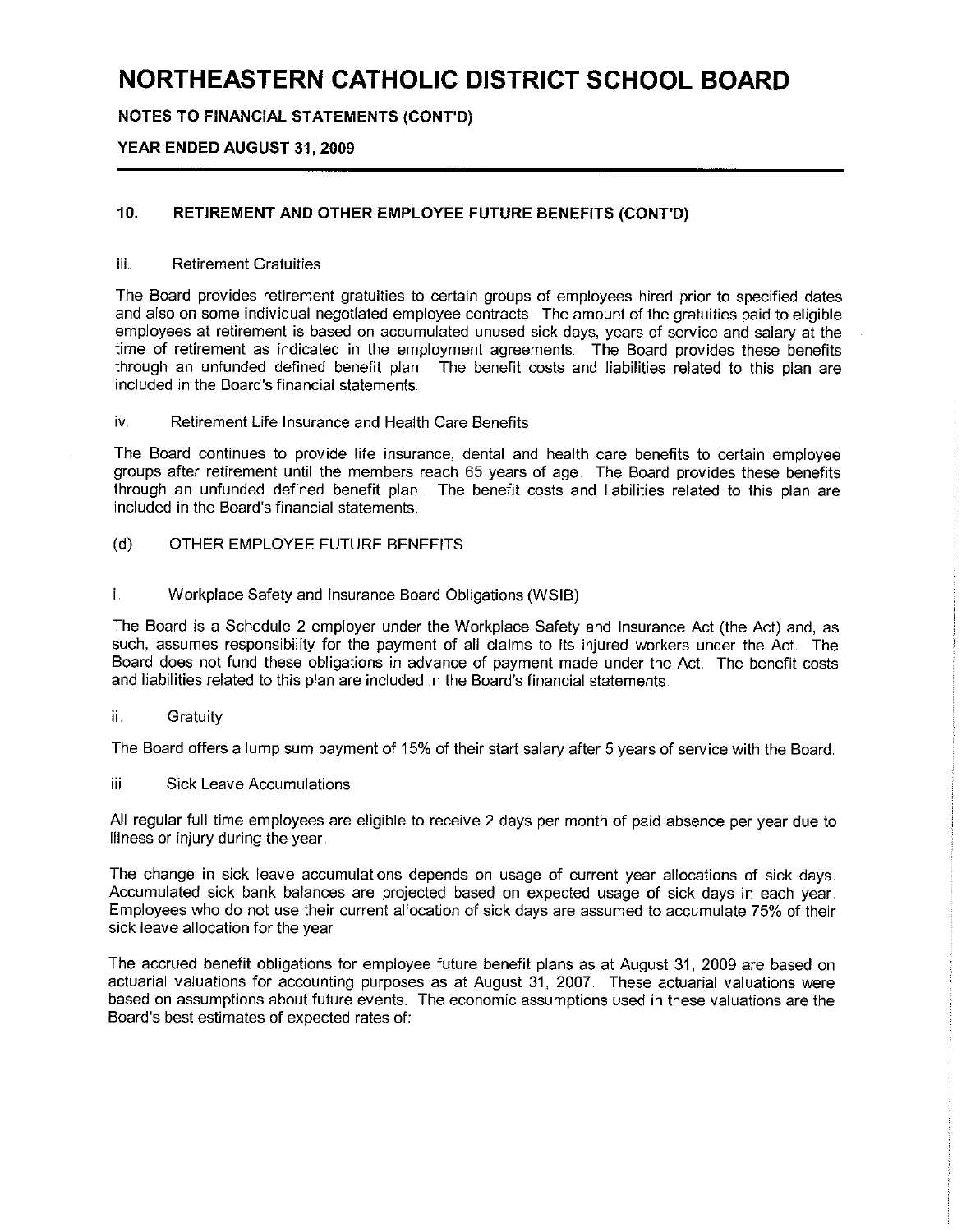**NOTES TO FINANCIAL STATEMENTS** (CONT'D)

#### **YEAR ENDED AUGUST 31, 2009**

#### **10.. RETIREMENT AND OTHER EMPLOYEE FUTURE BENEFITS (CONT'D)**

|                                           | 2009              | 2008              |
|-------------------------------------------|-------------------|-------------------|
|                                           |                   |                   |
|                                           | %                 | %                 |
| Inflation                                 | 20                | 1.5               |
| Wage and salary escalation                | 3.0               | 2.5               |
| Insurance and health care cost escalation | 12%-decrease      | 12%-decrease      |
|                                           | 1% per year to 2% | 1% per year to 2% |
| Discount on accrued benefit obligations   | 4.5               |                   |

As detailed on the Schedule of Reserves and Reserve Funds, the Board has designated reserve funds for certain of these employee future benefit obligations The balance of these reserve funds totalled \$408,762 as at August 31, 2009 (2008 - \$ 403,353 )

#### **11 .. NON-FINANCIAL ASSETS**

Non-financial assets reported on the Statement of Financial Position consist of prepaid expenses

#### **12. AMOUNTS TO BE RECOVERED IN FUTURE YEARS**

The amounts to be recovered in future years reported on the Statement of Financial Position are comprised of:

|                                                                                                                    | 2009                   | 2008                        |
|--------------------------------------------------------------------------------------------------------------------|------------------------|-----------------------------|
| AMOUNTS TO BE FINANCED IN FUTURE YEARS                                                                             |                        |                             |
| Net long-term liabilities<br>Accrued interest on net long-term liabilities<br>Retirement and other employee future | \$5,634,269<br>105.293 | \$5,904,108<br>107,797      |
| benefits liability (Note 10)                                                                                       | 3,934,228              | 4.052,053                   |
|                                                                                                                    | 9,673,790<br>S.        | \$10,063,958                |
| 13.<br>OTHER FEES AND REVENUES                                                                                     | 2009                   | 2008                        |
| Transfer from transition deferred revenue<br>Other Agencies<br>Other Fees                                          | 187,445                | 57,869<br>412,763<br>34,790 |
|                                                                                                                    | 187,445<br>s           | \$505,422                   |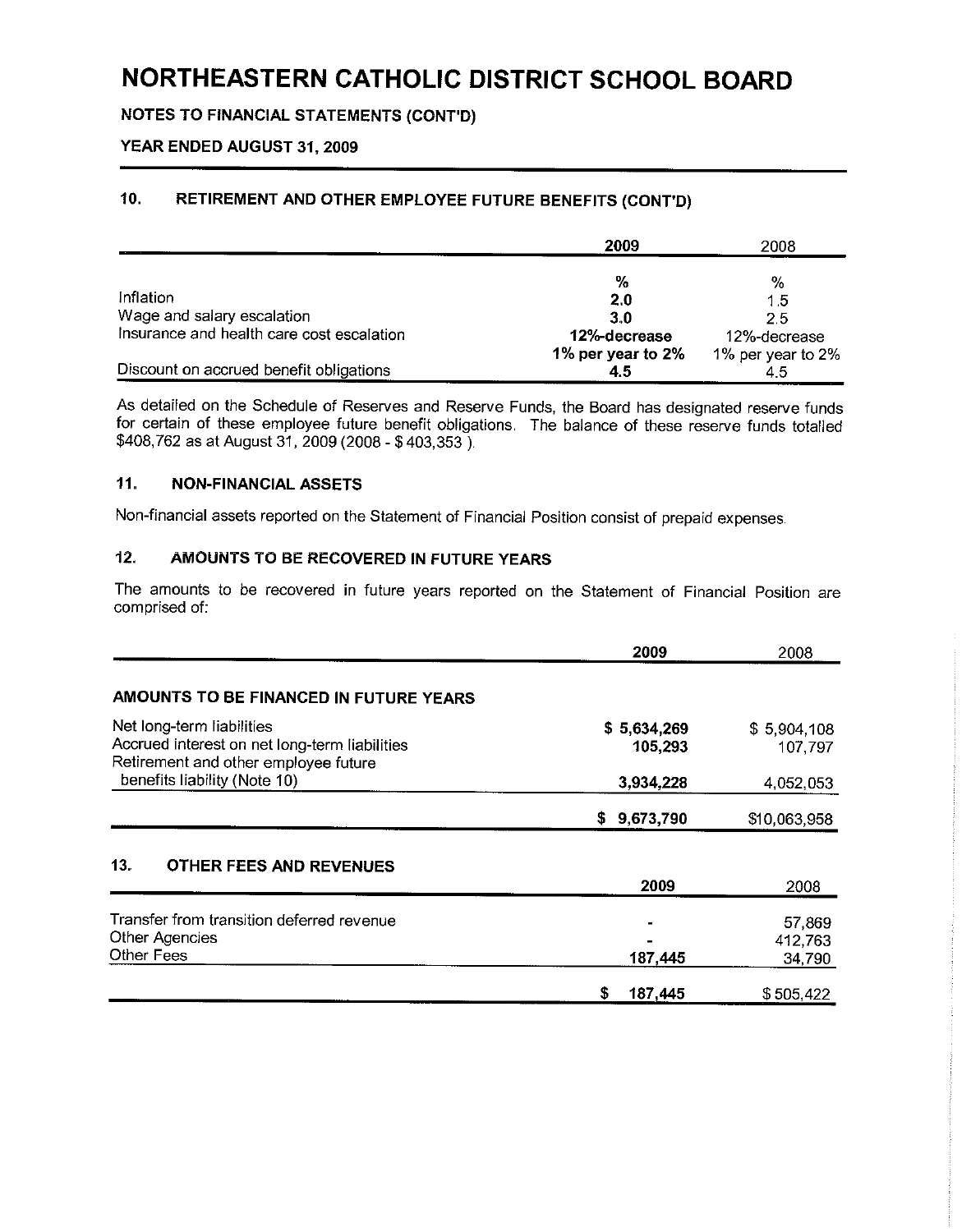**NOTES** TO FINANCIAL STATEMENTS (CONT'D)

#### **YEAR ENDED AUGUST 31, 2009**

#### **14,, NET LONG-TERM LIABILITIES**

|                                                                                                                                                                                                              | 2009        | 2008        |
|--------------------------------------------------------------------------------------------------------------------------------------------------------------------------------------------------------------|-------------|-------------|
| The Canada Life Assurance Company loan bearing interest at<br>5.1% per annum, repayable in semi-annual blended payments<br>of \$160,394. The loan matures on April 5, 2031 and is an<br>unsecured debenture. | \$4,209,335 | \$4,311,150 |
| Royal Bank of Canada loan bearing interest at 5.9% per annum,<br>repayable in monthly blended payments of \$1,976. The loan<br>matures on December 22, 2010 and is secured by equipment                      | 26,603      | 45,228      |
| Royal Bank of Canada Ioan bearing interest at 5.28% per annum,<br>repayable in monthly blended payments of \$12,616 The loan<br>matures on September 11, 2010 and is secured by equipment.                   | 139,528     | 261,442     |
| The Ontario Financing Authority debenture bearing interest at 4.9%<br>per annum, repayable in semi-annual blended payments of \$45,090.<br>The loan matures on March 3, 2033 and is an unsecured debenture.  | 1,258,803   | l 286.288   |
| Net long-term liabilities                                                                                                                                                                                    | \$5,634,269 | \$5,904,108 |

Principal repayment terms are approximately:

| 2010       | S | 284 196   |
|------------|---|-----------|
| 2011       |   | 160.769   |
| 2012       |   | 150.232   |
| 2013       |   | 157.938   |
| thereafter |   | 4.881.134 |
|            |   |           |

\$ 5 634 269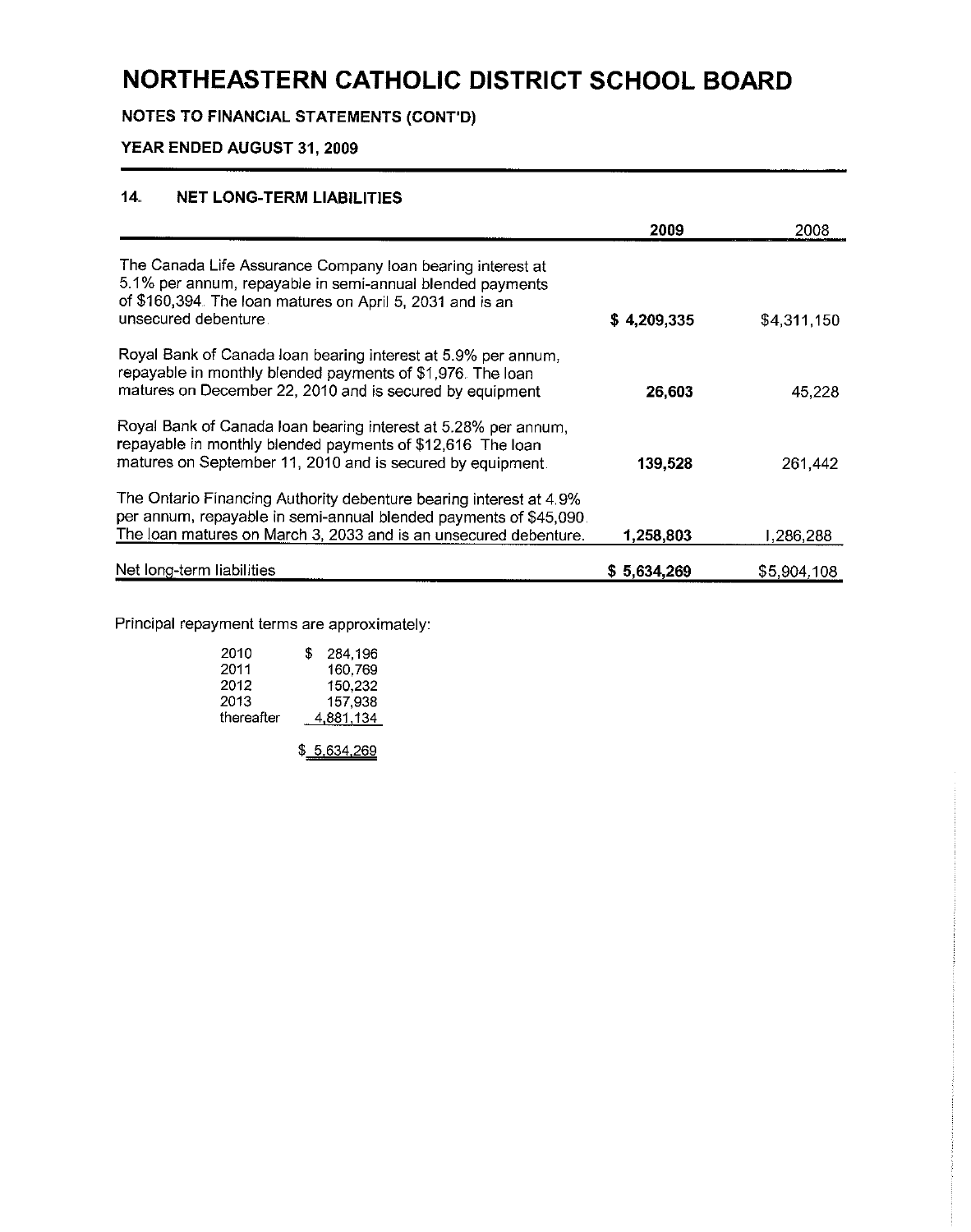**NOTES TO FINANCIAL STATEMENTS (CONT'D)**

#### **YEAR ENDED AUGUST 31, 2009**

#### **15. EXPENDITURES BY OBJECT**

The following is a summary of the operating and capital expenditures reported on the Statement of Financial Activities by object:

|                                     |               | -2009------------- |              |
|-------------------------------------|---------------|--------------------|--------------|
|                                     | <b>Budget</b> |                    | 2008         |
|                                     | (unaudited)   | Actual             | Actual       |
| <b>OPERATING EXPENDITURES</b>       |               |                    |              |
| Salaries and wages                  | \$21,222,672  | \$22,698,858       | \$22,414,196 |
| Employee benefits                   | 2,682,009     | 2,800,609          | 2,941,961    |
| Staff development                   | 262,570       | 368,574            | 492,163      |
| Supplies and services               | 2,327,992     | 2,506,288          | 2,446,182    |
| Replacement furniture and equipment | 800           | 304                | 750          |
| Interest on long-term liabilities   | 288,016       | 279,164            | 253,177      |
| Rental expenditures                 | 251,289       | 162,508            | 215,661      |
| Fees and contractual services       | 1,537,441     | 4,606,451          | 4,250,254    |
| Other                               | 2,928,179     | 63.191             | 52,282       |
| School funded activities            | 816,000       | 887.193            | 846,676      |
| TOTAL OPERATING EXPENDITURES        | 32,316,968    | 34,373,140         | 33,913,302   |
| TOTAL CAPITAL EXPENDITURES          | 726,833       | 1,432,776          | 982,950      |
| <b>TOTAL EXPENDITURES</b>           | \$33,043,801  | \$35,805,916       | \$34,896,252 |

#### **16. ONTARIO SCHOOL BOARD INSURANCE EXCHANGE (OSBIE)**

The School Board is a member of the Ontario School Board Insurance Exchange (OSBIE), a reciprocal insurance company licensed under the Insurance Act OSBIE insures general public liability, property damage and certain other risks

The ultimate premiums over a five-year period are based on both the reciprocal's and the Board's actual claims experience Periodically, the Board may receive a refund or be asked to pay an additional premium, based on its pro rata share of claims experience The current five-year term expires on December 2011

#### **17.. FINANCIAL INSTRUMENTS**

(a) Fair Value

The School Board's carrying value of cash and cash equivalents, accounts receivable and accounts payable and accrued liabilities approximate its fair value due to the immediate or short term maturity of these instruments

The Statement of Financial Position value of the long-term liabilities approximates fair value because the Board's current rate of borrowing for similar debt instruments of comparable maturity is not materially different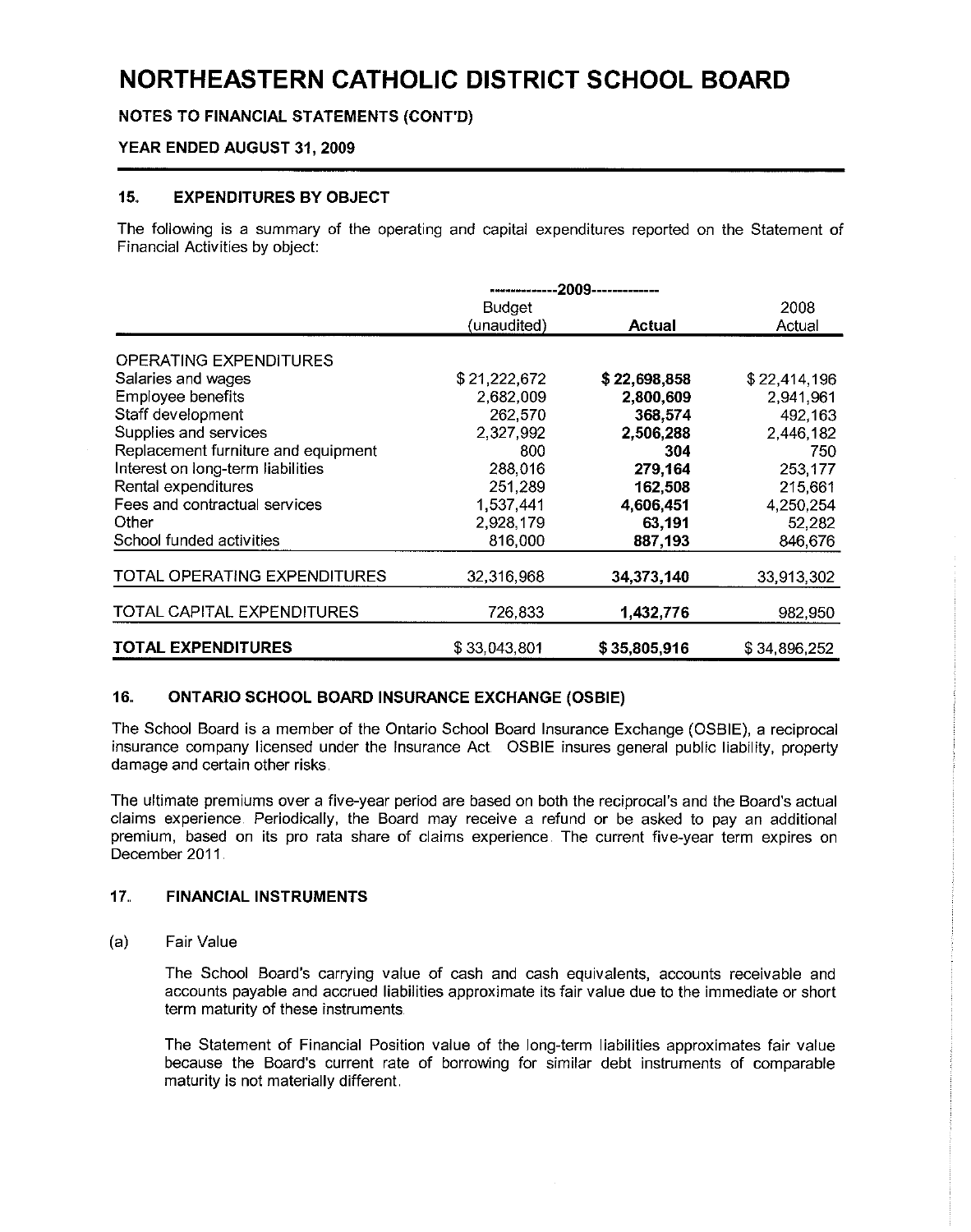**NOTES TO FINANCIAL STATEMENTS (CONT'D)**

#### **YEAR ENDED AUGUST 31, 2009**

#### 17,, **FINANCIAL INSTRUMENTS (CONT'D)**

#### (b) Credit risk

Credit risk is the risk that a counter-party will fail to discharge its obligation to the Board reducing the expected cash inflow from the Board's assets recorded at the balance sheet date Credit risk can be concentrated in debtors that are similarly affected by economic or other conditions Significant concentrations of credit risk are related to the accounts receivable from the Ministry of Education, certain municipal governments and First Nation entities For these accounts, the Board determines, on a continuing basis, the probable losses and sets up a provision for losses based on the estimated realizable value

#### (c) Interest rate risk

The Board is exposed to interest rate risk for certain of its financial assets and liabilities Under the demand operating facility, the Board may have short-term borrowings for working capital purposes, which would expose them to fluctuations in short-term interest rates

#### **18,, COMMITMENTS**

(a) Lease Obligations

The Northeastern Catholic District School Board has entered into agreements to lease certain office equipment. Minimum lease payments for the next three years are approximately as follows:

| 2009/2010 | 119,726 |
|-----------|---------|
| 2010/2011 | 116,837 |
| 2011/2012 | 81.125  |

#### (b) Construction commitments

Commitments on incomplete construction contracts for various school building projects amounted to approximately \$2,650 (2008 - ) as at August 31, 2009, relating to Capital Projects

#### **19. CONTINGENT LIABILITIES**

In the normal course of operations, various claims are brought against the Board The Board contests the validity of these claims and management believes that any settlement amounts required will not have a material effect on the financial position of the Board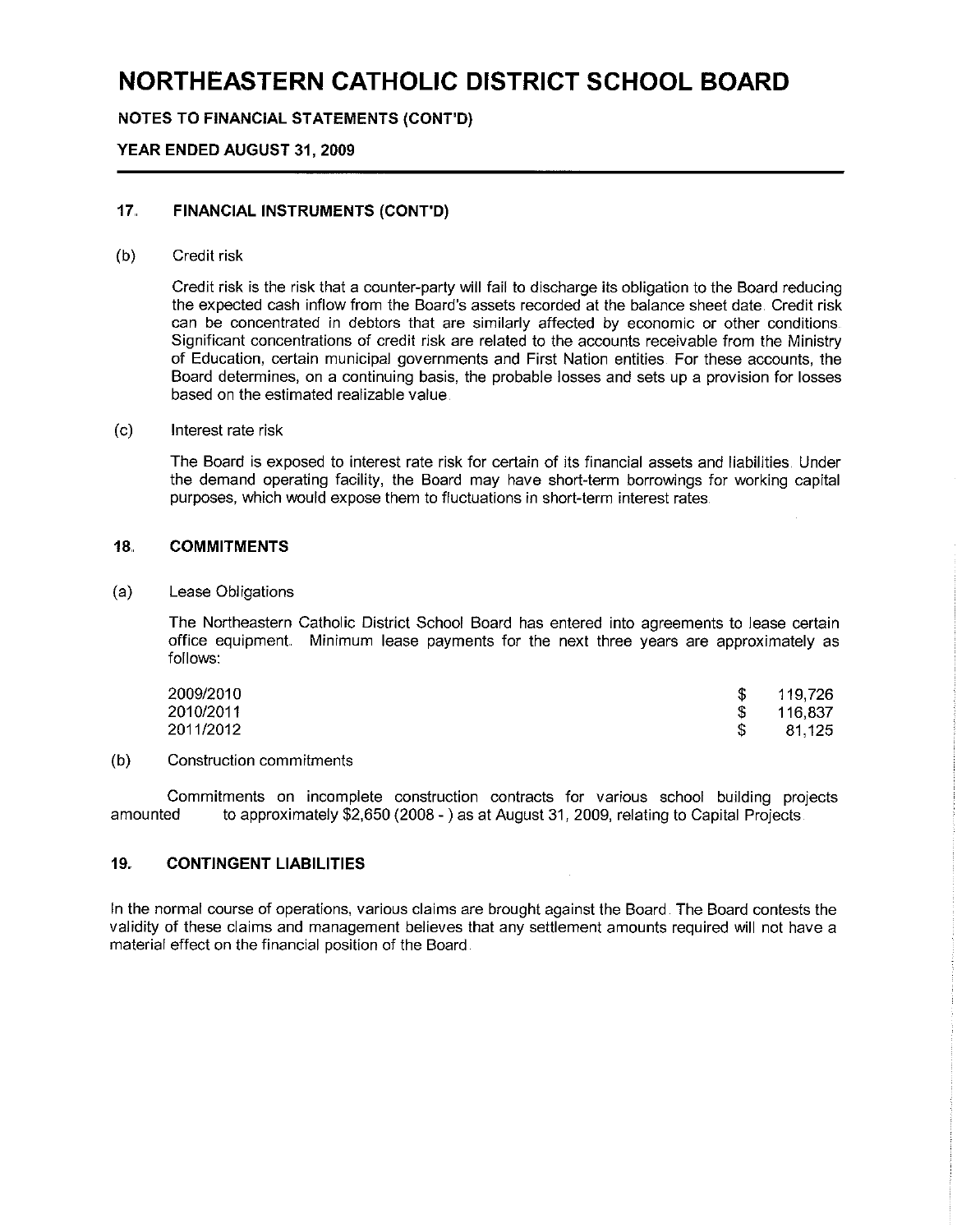### **SCHEDULE OF OPERATING FUND**

|                                                                            | ------------2009------------- |                           |                           |  |  |  |
|----------------------------------------------------------------------------|-------------------------------|---------------------------|---------------------------|--|--|--|
|                                                                            | <b>Budget</b>                 | <b>Actual</b>             | 2008<br>Actual            |  |  |  |
|                                                                            | (unaudited)                   |                           |                           |  |  |  |
| <b>REVENUES</b>                                                            |                               |                           |                           |  |  |  |
| Provincial legislative grants<br>Local taxation                            | \$26,350,707<br>5,337,154     | \$27,805,083<br>5,135,075 | \$26,501,456<br>5,320,029 |  |  |  |
| Provincial grants - other                                                  | 299,752                       | 1,616,908                 | 1,281,789                 |  |  |  |
| Federal grants and fees                                                    | 70,880                        | 118,000                   | 63,570                    |  |  |  |
| Other revenues - school boards<br>Investment Income                        | 72,474                        | 16,369<br>35,478          | 20,490<br>65,441          |  |  |  |
| Other fees and revenues                                                    | 223,881                       | 187,445                   | 505,422                   |  |  |  |
|                                                                            |                               |                           |                           |  |  |  |
| <b>TOTAL REVENUES</b>                                                      | 32,354,848                    | 34,914,358                | 33,758,197                |  |  |  |
| <b>EXPENDITURES (Note 15)</b>                                              |                               |                           |                           |  |  |  |
| Instruction                                                                | 23,469,050                    | 25, 117, 215              | 24,980,736                |  |  |  |
| Administration                                                             | 1,661,142                     | 1,787,715                 | 2,035,028                 |  |  |  |
| Transportation                                                             | 2,900,719                     | 2,874,570                 | 2,665,726                 |  |  |  |
| School operations and maintenance                                          | 3,167,042                     | 3,425,336                 | 3,129,889                 |  |  |  |
| Pupil accommodation                                                        | 288,016                       | 279,164                   | 253,177                   |  |  |  |
| Other                                                                      | 15,000                        | 1,947                     | 2,070                     |  |  |  |
| <b>TOTAL EXPENDITURES</b>                                                  | 31,500,969                    | 33,485,947                | 33,066,626                |  |  |  |
| <b>NET REVENUES</b>                                                        | 853,879                       | 1,428,411                 | 691,571                   |  |  |  |
| INCREASE (DECREASE)                                                        |                               |                           |                           |  |  |  |
| IN NON-FINANCIAL ASSETS                                                    | 4,360                         | (39, 056)                 | 27,203                    |  |  |  |
|                                                                            |                               |                           |                           |  |  |  |
| Long-term liabilities repayments                                           |                               | (269, 839)                | (239, 874)                |  |  |  |
| Increase (Decrease) in employee benefits<br>Increase (Decrease) in accrued | 65,259                        | (117, 825)                | (19,046)                  |  |  |  |
| interest on long-term liabilities                                          | (124, 291)                    | (2, 504)                  | 16,590                    |  |  |  |
| <b>CHANGE IN AMOUNTS TO BE RECOVERED</b>                                   | (59,032)                      | (390, 168)                | (242, 330)                |  |  |  |
| <b>NET TRANSFERS FROM (TO) OTHER FUNDS</b>                                 |                               |                           |                           |  |  |  |
| Transfers from (to) capital fund                                           | (726, 733)                    | (678, 546)                | (200, 375)                |  |  |  |
| Transfers from (to) reserves and reserve funds                             |                               | (313, 751)                |                           |  |  |  |
| NET TRANSFERS TO OTHER FUNDS                                               | (726, 733)                    | (992, 297)                | (200, 375)                |  |  |  |
| <b>CHANGE IN OPERATING FUND BALANCE</b>                                    | 72,474                        | 6,890                     | 276,069                   |  |  |  |
| OPERATING FUND BALANCE, beginning of year                                  |                               |                           | (276,069)                 |  |  |  |
|                                                                            |                               |                           |                           |  |  |  |
| <b>OPERATING FUND BALANCE, end of year</b>                                 | \$<br>72,474                  | 6,890<br>\$               | \$                        |  |  |  |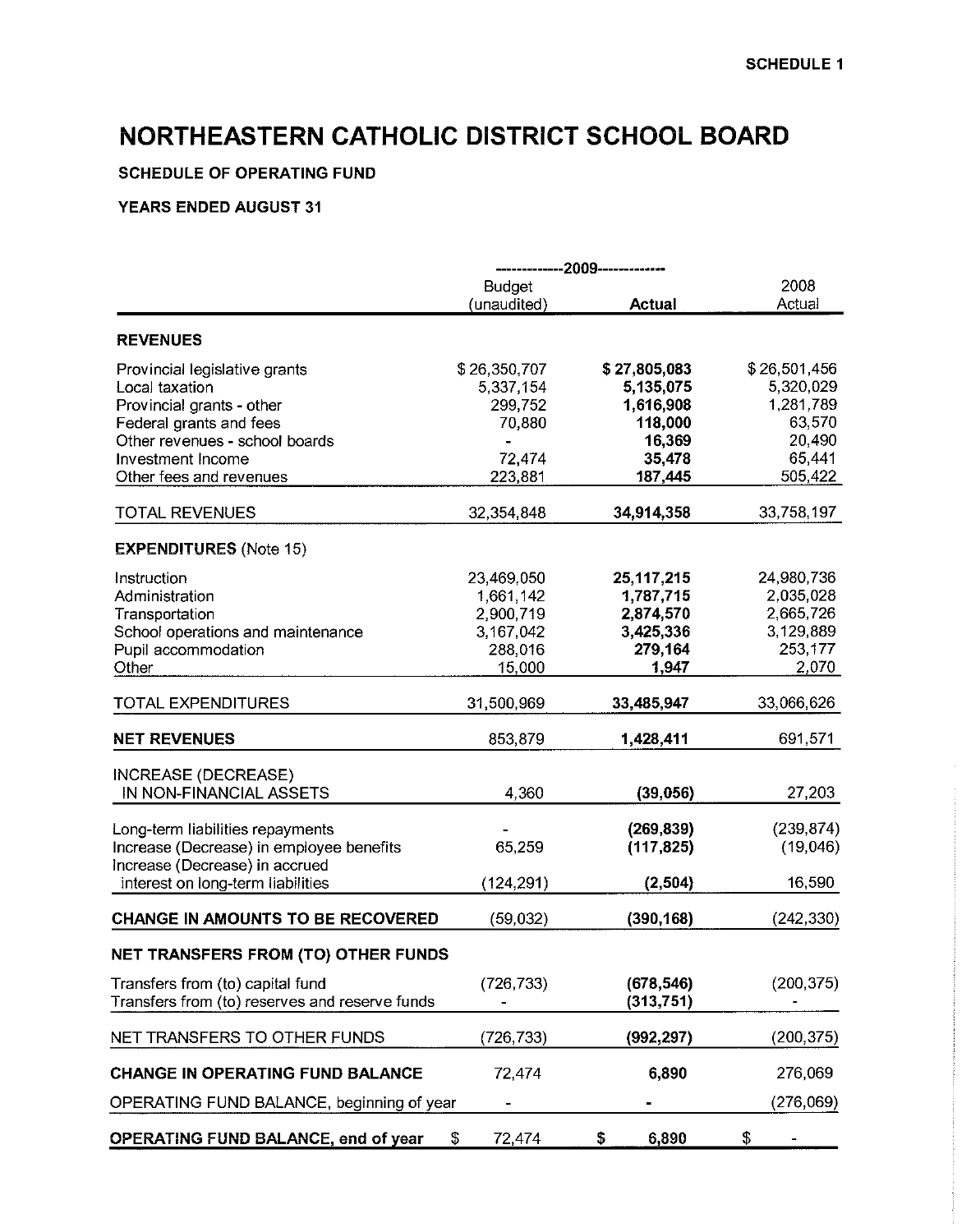**SCHEDULE OF CAPITAL FUND**

|                                         |               | --2009-------------- |               |               |
|-----------------------------------------|---------------|----------------------|---------------|---------------|
|                                         | <b>Budget</b> |                      |               | 2008          |
|                                         | (unaudited)   |                      | <b>Actual</b> | Actual        |
| <b>EXPENDITURES</b>                     |               |                      |               |               |
| Instruction                             | \$<br>285,500 | \$                   | 398,794       | \$<br>315,182 |
| Administration                          | 10,000        |                      | 24,780        | 5,884         |
| School operations and maintenance       | 3,000         |                      | 124,566       | 3,293         |
| Pupil accommodation                     | 428,333       |                      | 884,636       | 658,591       |
| TOTAL EXPENDITURES                      | 726,833       |                      | 1.432,776     | 982,950       |
| <b>FINANCING AND TRANSFERS</b>          |               |                      |               |               |
| Proceeds of net long-term liabilities   |               |                      |               | 1,286,288     |
| Transfers from (to) operating fund      | 726,733       |                      | 678,546       | 200,375       |
| Transfers from (to) reserve fund        |               |                      |               |               |
| NET TRANSFERS FROM (TO) OTHER FUNDS     | 726,733       |                      | 678,546       | 1,486,663     |
| CHANGE IN CAPITAL FUND BALANCE          | (100)         |                      | (754, 230)    | 503,713       |
| CAPITAL FUND BALANCE, beginning of year |               |                      |               | (503,713)     |
| CAPITAL FUND BALANCE, end of year       | \$<br>(100)   | S.                   | (754, 230)    | \$            |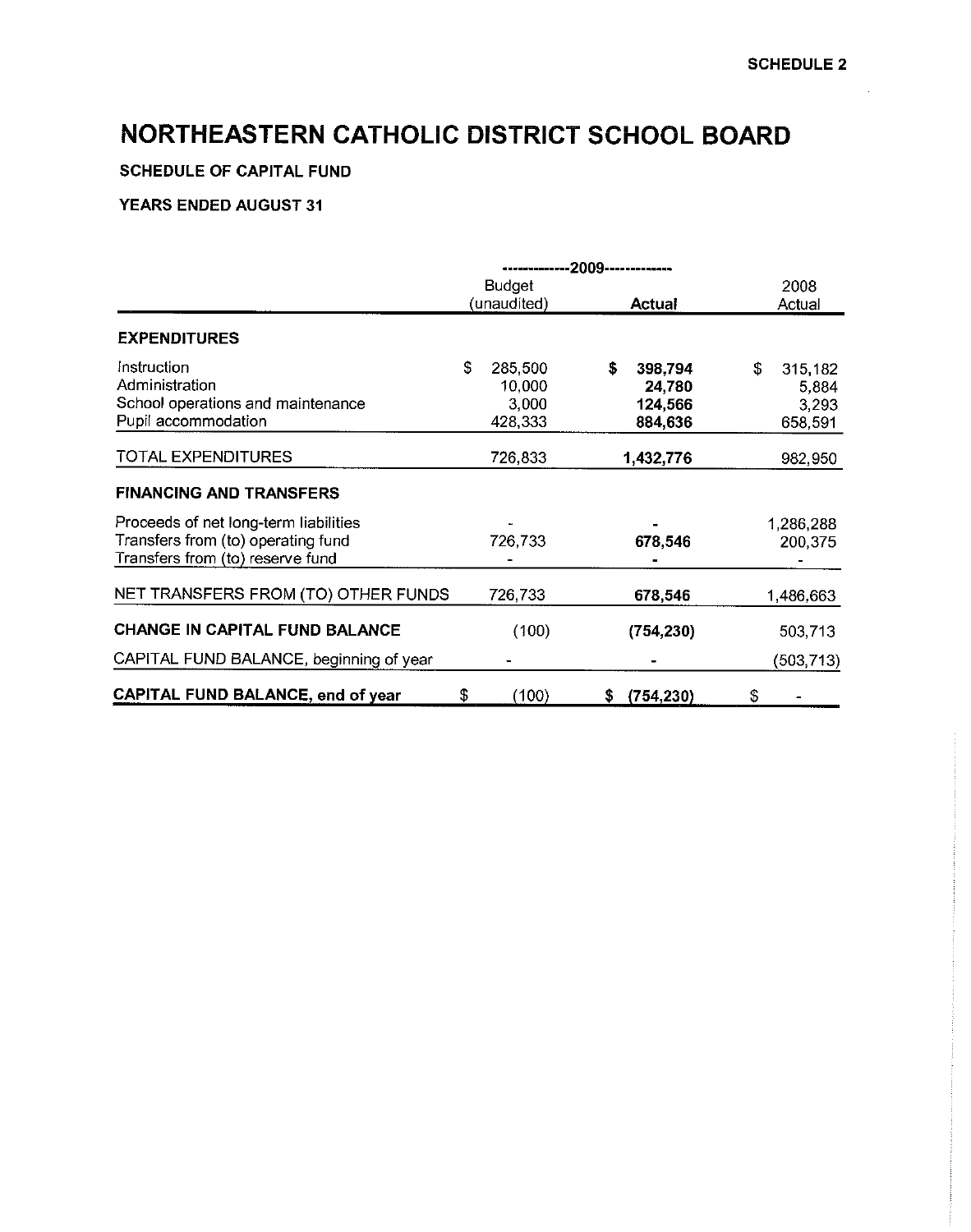SCHEDULE OF RESERVES AND RESERVE FUNDS

|                                                                        | ------------2009------------- |                    |                    |
|------------------------------------------------------------------------|-------------------------------|--------------------|--------------------|
|                                                                        | <b>Budget</b>                 |                    | 2008               |
|                                                                        | (unaudited)                   | <b>Actual</b>      | Actual             |
| <b>REVENUES</b>                                                        |                               |                    |                    |
| Interest income                                                        | \$<br>30,000                  | \$<br>10,565       | \$<br>29,978       |
| <b>NET REVENUES (EXPENDITURES)</b>                                     | 30,000                        | 10,565             | 29,978             |
| NET TRANSFERS FROM (TO) OTHER FUNDS                                    |                               |                    |                    |
| Transfers from (to) operating fund<br>Transfers from (to) capital fund |                               | 313,751            |                    |
| NET TRANSFERS FROM (TO) OTHER FUNDS                                    |                               | 313,751            |                    |
| <b>CHANGE IN RESERVES AND RESERVE</b><br><b>FUNDS BALANCES</b>         | 30,000                        | 324,316            | 29,978             |
| RESERVES AND RESERVE FUNDS<br>BALANCES, beginning of year              | 3,834,145                     | 3,834,145          | 3,804,167          |
| <b>RESERVES AND RESERVE FUNDS</b><br><b>BALANCES, end of year</b>      | \$3,864,145                   | \$4,158,461        | \$3,834,145        |
| <b>ANALYZED AS FOLLOWS:</b>                                            |                               |                    |                    |
| <b>RESERVE FOR WORKING FUNDS</b>                                       |                               | \$3,046,457        | \$3,046,457        |
| <b>RESERVE FUNDS</b><br><b>Bursaries</b>                               |                               | 3,111              | 3,070              |
| Capital                                                                |                               | 77,787             | 76,757             |
| Sick leave<br><b>WSIB</b>                                              |                               | 302,609            | 298,604            |
| School Renewal                                                         |                               | 106,153<br>622,344 | 104,748<br>304,509 |
| TOTAL RESERVE FUNDS                                                    |                               | 1,112,004          | 787,688            |
| TOTAL RESERVES AND RESERVE FUNDS                                       |                               | \$4,158,461        | \$3,834,145        |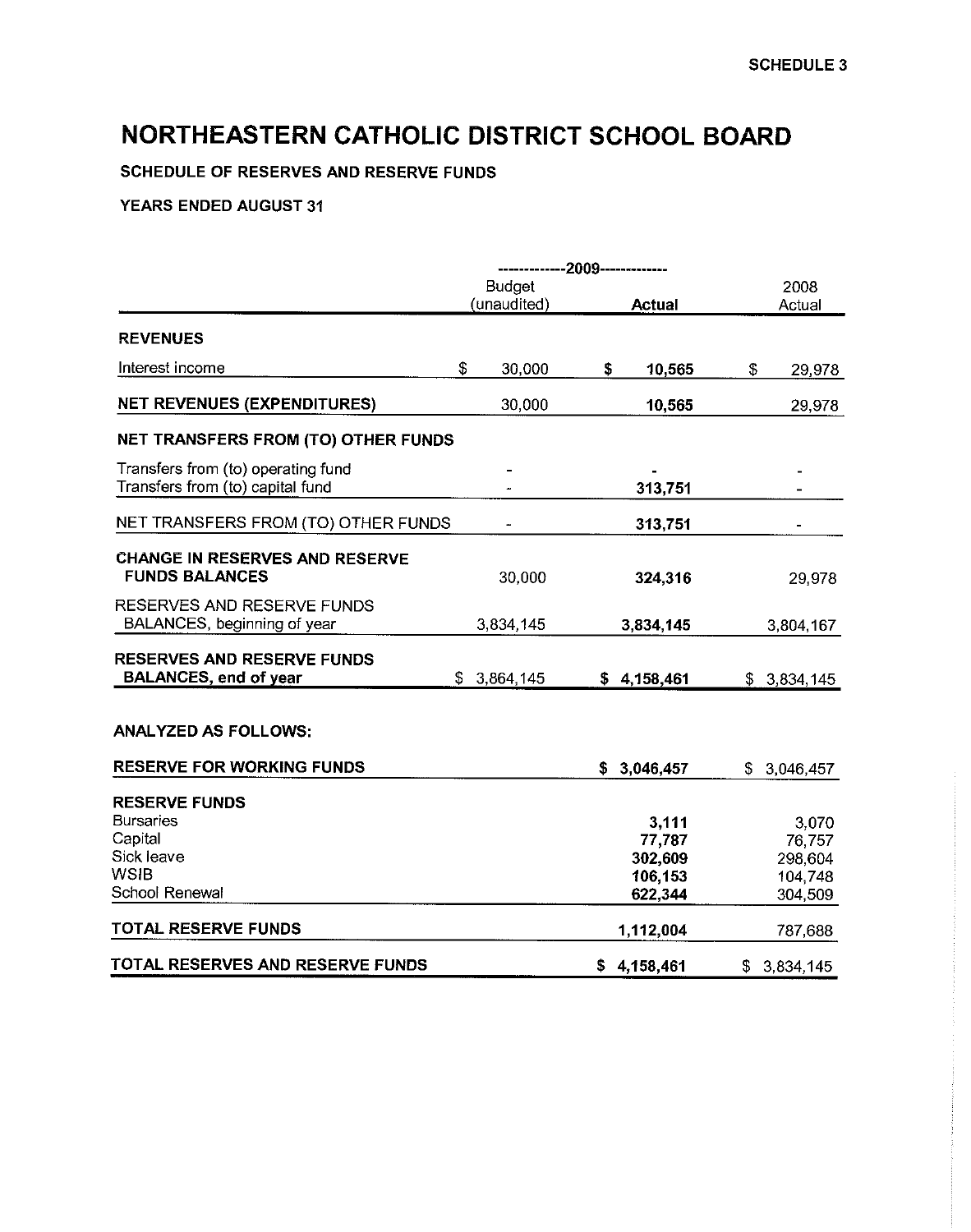### **SCHEDULE OF RESERVES AND RESERVE FUNDS CONTINUITY**

|                                | <b>Reserve</b><br>For<br>Working<br><b>Funds</b> |   | <b>School</b><br>Renewal<br><b>Reserve</b><br>Fund |     | <b>Sick Leave</b><br>Reserve<br>Fund |    | <b>WSIB</b><br>Reserve<br>Fund |     | Capital<br>Reserve<br>Fund |   | <b>Bursaries</b><br><b>Reserve</b><br><b>Fund</b> | 2009        |    | 2008        |
|--------------------------------|--------------------------------------------------|---|----------------------------------------------------|-----|--------------------------------------|----|--------------------------------|-----|----------------------------|---|---------------------------------------------------|-------------|----|-------------|
| BALANCE,<br>beginning of year  | \$3,046,457                                      | S | 304,509                                            | -SS | 298.604                              | \$ | 104,748                        | S   | 76,757                     | S | 3.070                                             | \$3,834,145 |    | \$3,804,167 |
| Transfers to<br>other funds    | $\blacksquare$                                   |   | 313,751                                            |     | $\blacksquare$                       |    | $\blacksquare$                 |     | ۰.                         |   | $\blacksquare$                                    | 313,751     |    |             |
| Interest earned                |                                                  |   | 4 0 8 4                                            |     | 4,005                                |    | 1,405                          |     | 1,030                      |   | 41                                                | 10,565      |    | 29,978      |
| <b>BALANCE,</b><br>end of year | \$3,046,457                                      |   | 622,344                                            | S   | 302,609                              | 5  | 106,153                        | - S | 77,787                     | S | 3,111                                             | \$4,158,461 | S. | 3,834,145   |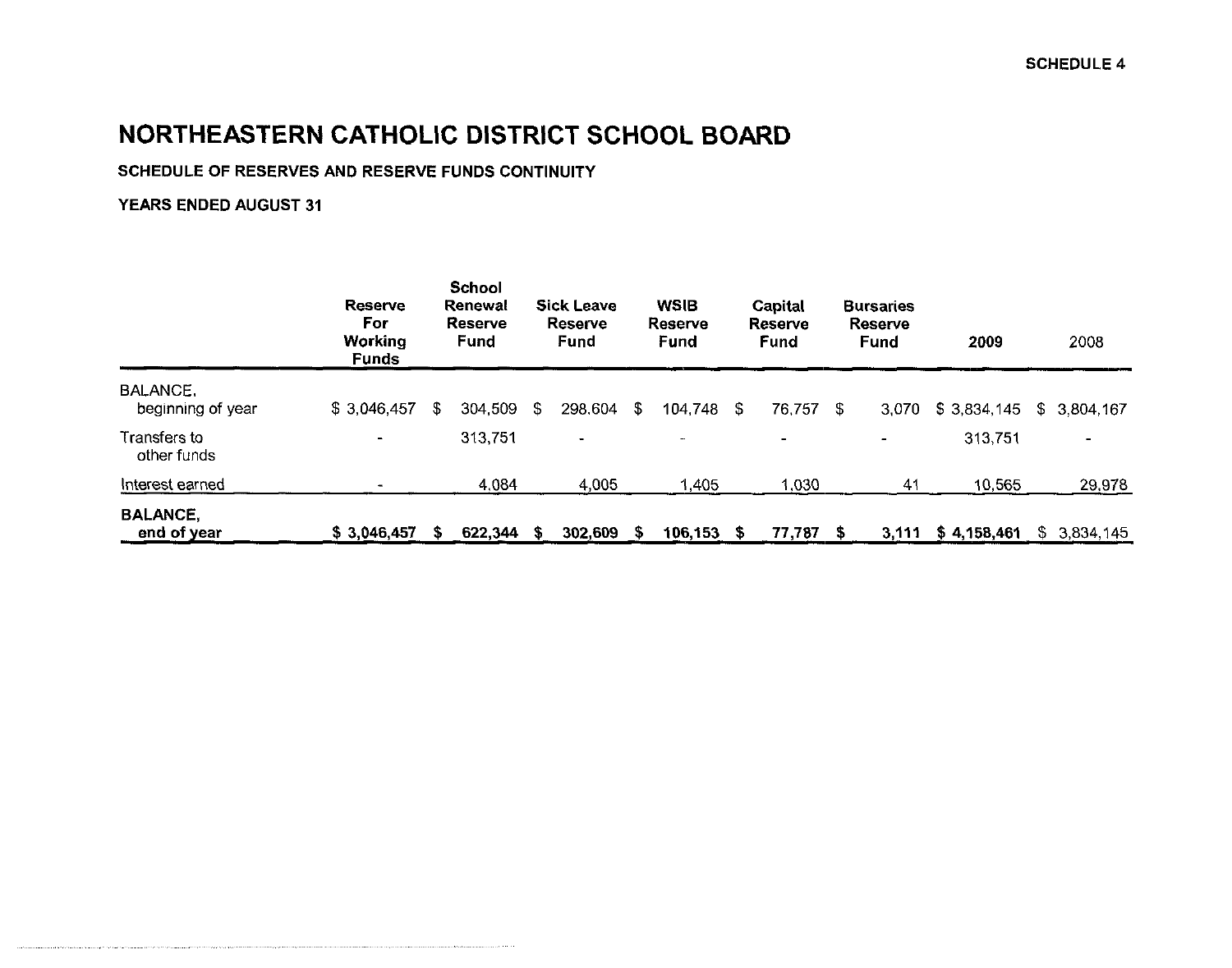SCHEDULE OF SCHOOL ACTIVITIES FUND

|                                                   | 2009          |   | 2008    |
|---------------------------------------------------|---------------|---|---------|
| <b>REVENUES</b>                                   |               |   |         |
| School fundraising                                | \$<br>941,617 | S | 910,924 |
| <b>EXPENDITURES</b>                               |               |   |         |
| School funded activities                          | 887,193       |   | 846,676 |
| <b>NET REVENUES (EXPENDITURES)</b>                | 54 424        |   | 64,248  |
| SCHOOL ACTIVITIES FUND BALANCE, beginning of year | 311,560       |   | 247,312 |
| SCHOOL ACTIVITIES FUND BALANCE, end of year       | \$<br>365,984 |   | 311,560 |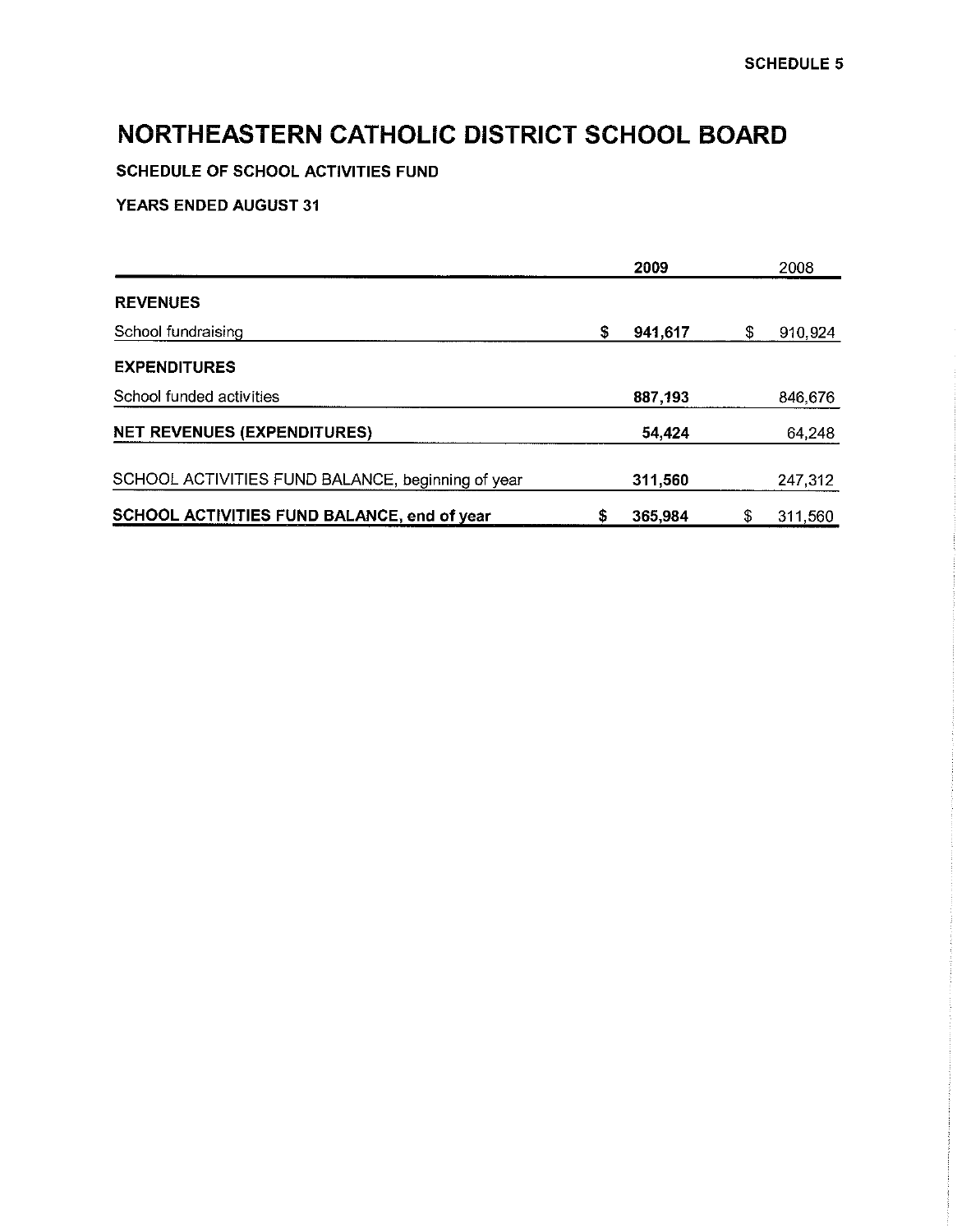#### **SCHEDULE OF EXPENDITURES**

|                                                | 2009              | 2008              |
|------------------------------------------------|-------------------|-------------------|
| <b>INSTRUCTION</b>                             |                   |                   |
| <b>CLASSROOM</b>                               |                   |                   |
| Salaries and wages                             | \$17,825,540      | \$17,312,289      |
| Employee benefits                              | 1,979,453         | 2,110,805         |
| Staff development                              | 246,626           | 349,618           |
| Supplies and services                          | 1.065,348         | 1,038,340         |
| Replacement furniture and equipment            | 304               | 750               |
| Capital expenditures                           | 389,369           | 303,772           |
| Rental expenditures                            | 123,966           | 169,363           |
| Fees and contractual services                  | 800,882           | 668,340           |
| Other                                          | 8,016             | 8,640             |
|                                                | 22,439,504        | 21,961,917        |
| NON-CLASSROOM                                  |                   |                   |
| Salaries and wages                             | 2,538,800         | 2,744,336         |
| Employee benefits                              | 300,232           | 306,010           |
| Staff development                              | 62,421            | 53,739            |
| Supplies and services                          | 162,827           | 214,674           |
| Capital expenditures                           | 9.425             | 11,410            |
| Rental expenditures                            | 2,800             | 2,924             |
| Fees and contractual services                  |                   | 168               |
| Other                                          |                   | 740               |
|                                                | 3,076,505         | 3,334,001         |
|                                                | \$25,516,009      | \$25,295,918      |
| <b>ADMINISTRATION</b>                          |                   |                   |
|                                                | \$                |                   |
| Salaries and wages<br><b>Employee benefits</b> | 937,358           | 1,070,893<br>S    |
| Staff development                              | 226,123<br>56,255 | 242,314<br>88,806 |
| Supplies and services                          | 264,181           | 284.396           |
| Capital expenditures                           | 24,780            | 5,884             |
| Rental expenditures                            | 27,494            | 43,374            |
| Fees and contractual services                  | 223,244           | 264,581           |
| Other                                          | 53,060            | 40,664            |
|                                                | \$1,812,495       | \$2,040,912       |
|                                                |                   |                   |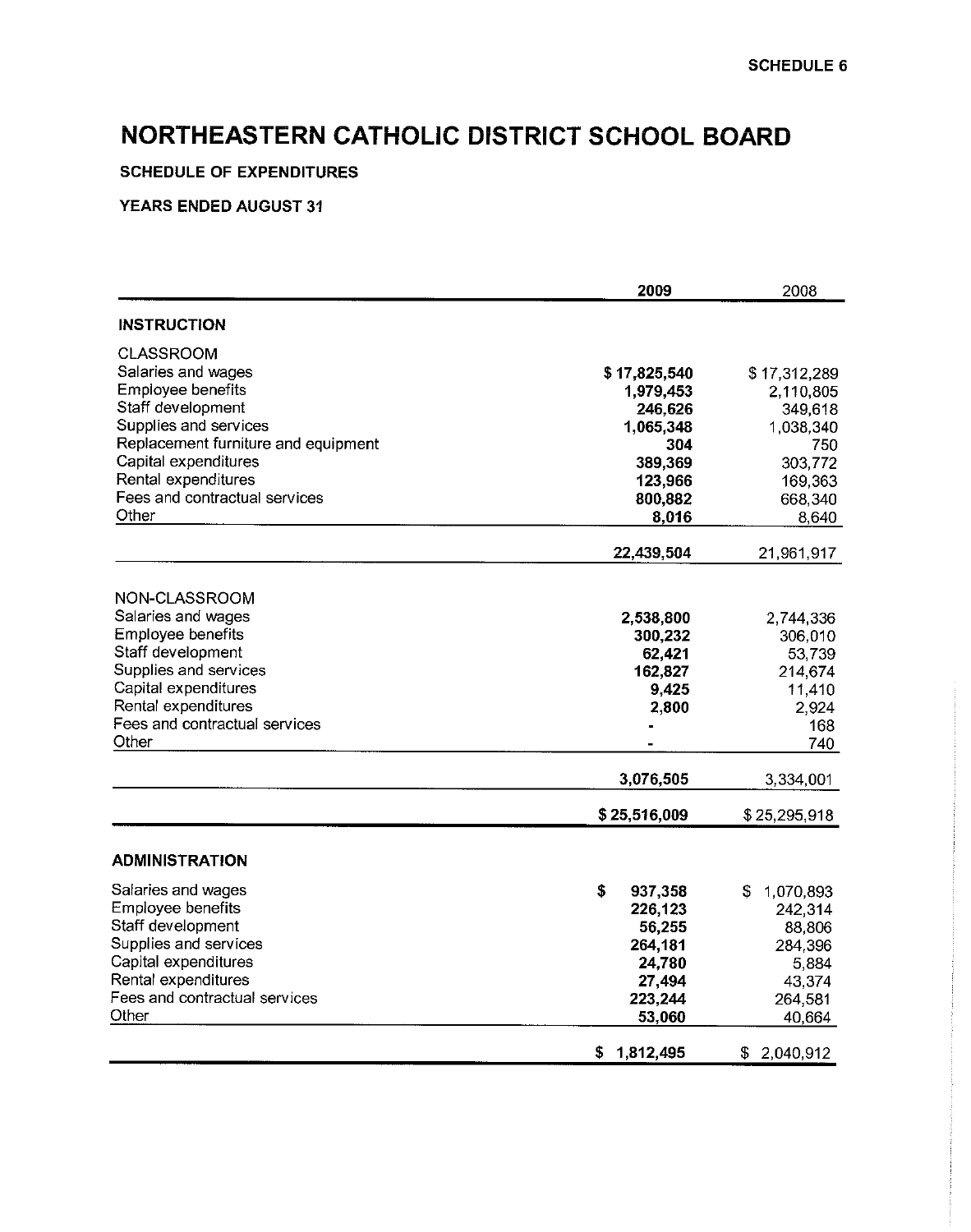**SCHEDULE** OF EXPENDITURES (CONT'D)

|                                                                                                                                                                                | 2009                                                                               | 2008                                                         |
|--------------------------------------------------------------------------------------------------------------------------------------------------------------------------------|------------------------------------------------------------------------------------|--------------------------------------------------------------|
| <b>TRANSPORTATION</b>                                                                                                                                                          |                                                                                    |                                                              |
| Fees and contractual services                                                                                                                                                  | \$2,874,570                                                                        | \$2,665,726                                                  |
| <b>SCHOOL OPERATIONS AND MAINTENANCE</b>                                                                                                                                       |                                                                                    |                                                              |
| Salaries and wages<br>Employee benefits<br>Staff development<br>Supplies and services<br>Capital expenditures<br>Rental expenditures<br>Fees and contractual services<br>Other | \$1,397,160<br>294,801<br>3,272<br>1,013,932<br>124,566<br>8,248<br>707,755<br>168 | \$1,286,678<br>282,832<br>908,772<br>3,293<br>651,439<br>168 |
|                                                                                                                                                                                | \$3,549,902                                                                        | \$3,133,182                                                  |
| PUPIL ACCOMMODATION                                                                                                                                                            |                                                                                    |                                                              |
| Capital expenditures<br>Interest on long-term liabilities                                                                                                                      | \$<br>884,636<br>279,164                                                           | \$<br>658,591<br>253,177                                     |
|                                                                                                                                                                                | \$1,163,800                                                                        | \$<br>911,768                                                |
| OTHER                                                                                                                                                                          | \$<br>1,947                                                                        | \$<br>2,070                                                  |